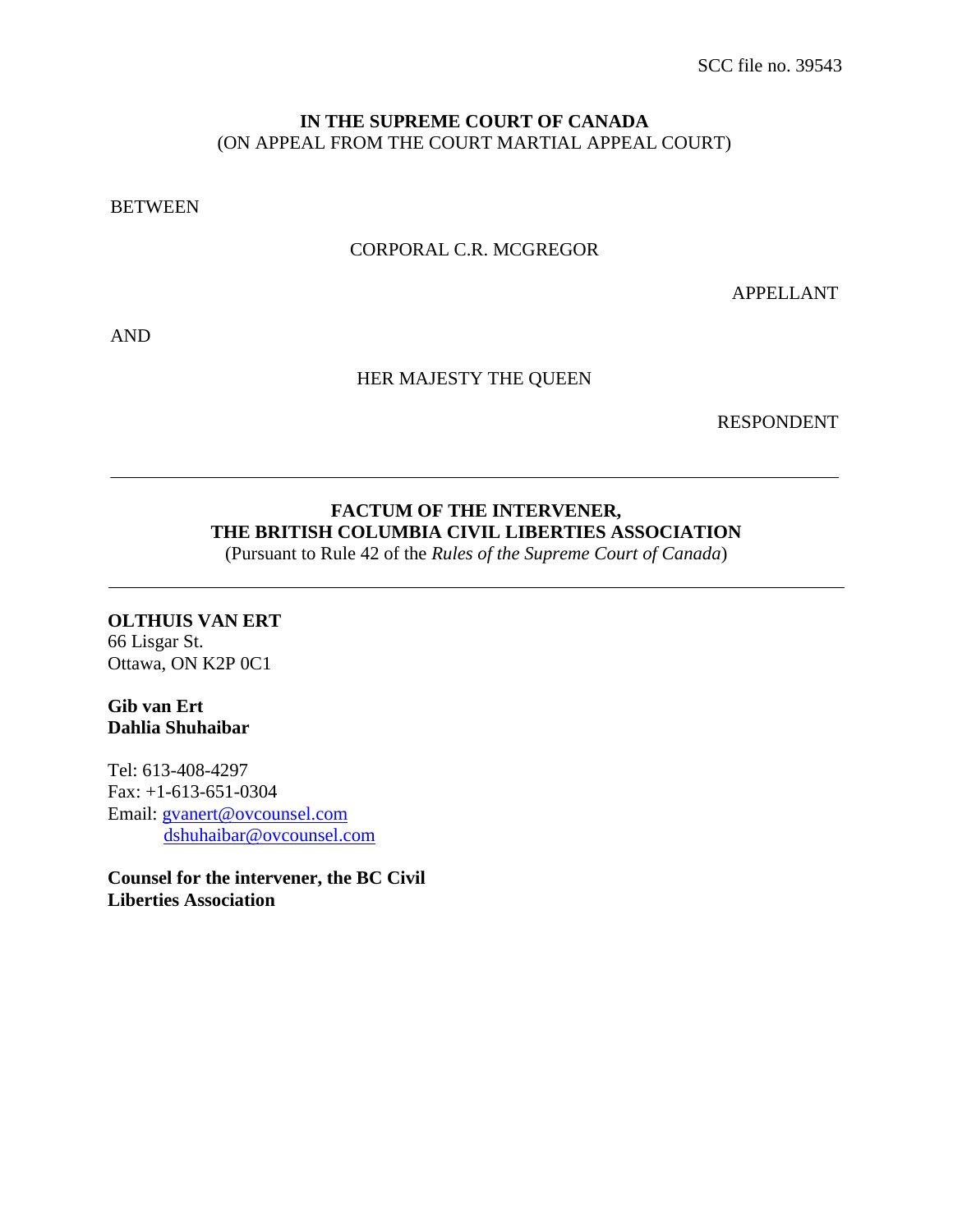### **ORIGINAL TO:** THE REGISTRAR

### **COPIES TO:**

#### **DEFENCE COUNSEL SERVICES**

Asticou Centre, Block 2600 101 Colonel By Drive Ottawa, ON K1A 0K2

#### **Diana Mansour**

Tel: 416-576-3139 Email: [diana.mansour@live.ca](mailto:diana.mansour@live.ca)

**Counsel for the appellant, Corporal C.R. McGregor**

# **CANADIAN MILITARY**

**PROSECUTION SERVICE** National Defence Headquarters 101 Colonel By Drive 7th Floor, South Tower Ottawa, ON K1A 0K2

### **Natasha Thiessen Patrice Germain**

Tel: 613-299-4123 Email: [Natasha.Thiessen@forces.gc.ca](mailto:Natasha.Thiessen@forces.gc.ca)

**Counsel for the respondent, Her Majesty the Queen**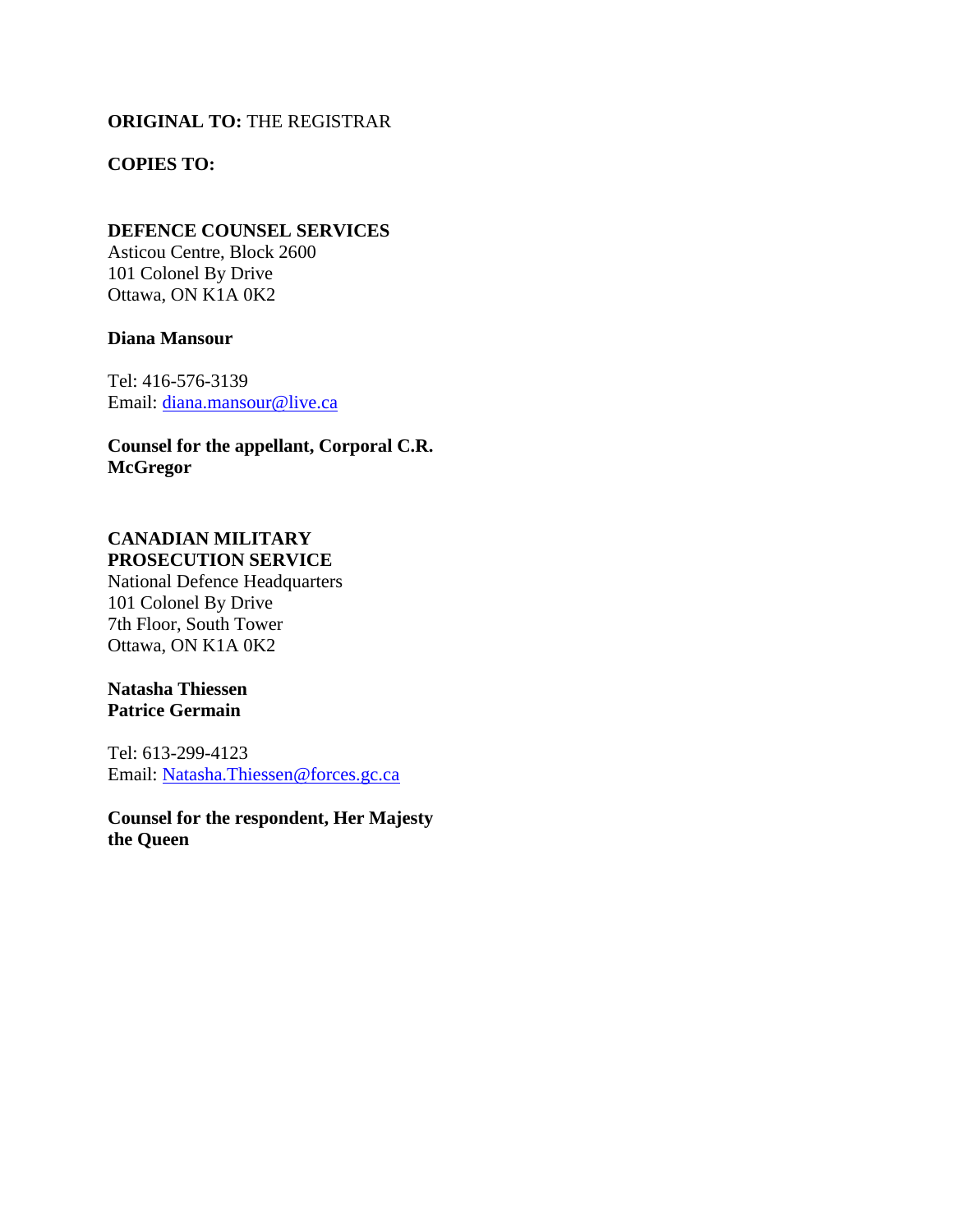### **MCCARTHY TÉTRAULT LLP**

TD Bank Tower, Suite 5300 Toronto, ON M5K 1E6

**Adam Goldenberg Jesse Hartery Akshay Aurora**

Tel: 416-362-1812 Fax: 416-868-0673 Email: [agoldenberg@mccarthy.ca](mailto:agoldenberg@mccarthy.ca) [jhartery@mccarthy.ca](mailto:jhartery@mccarthy.ca)

**Counsel for the Intervener, the Canadian Constitution Foundation**

**FRIEDMAN MANSOUR LLP** 200 Elgin Street, Suite 403 Ottawa, ON K2P 1L5

**Leah West Solomon Friedman**

Tel: 613-683-9789 Fax: 888-225-9681 Email: [leah@friedmanlaw.ca](mailto:leah@friedmanlaw.ca) [solomon@friedmanlaw.ca](mailto:solomon@friedmanlaw.ca)

**Counsel for the Intervener, the Canadian Civil Liberties Association**

**CROWN LAW OFFICE – CRIMINAL**  720 Bay St, 10th Floor Toronto, ON M7A 2S9

**Gavin MacDonald Stephanie Lewis**

Tel: 416-326-4600 Fax: 416-326-4656 Email: [Gavin.MacDonald@ontario.ca](mailto:Gavin.MacDonald@ontario.ca) [stephanie.a.lewis@ontario.ca](mailto:stephanie.a.lewis@ontario.ca)

**Counsel for the Intervener, Attorney General of Ontario**

#### **GOWLING WLG (CANADA) LLP**

160 Elgin Street, Suite 2600 Ottawa, ON K1P 1C3

#### **Matthew Estabrooks**

Tel: 613-786-0211 Fax: 613-788-3573 Email: [matthew.estabrooks@gowlingwlg.com](mailto:matthew.estabrooks@gowlingwlg.com)

**Agent for the Intervener, the Canadian Constitution Foundation**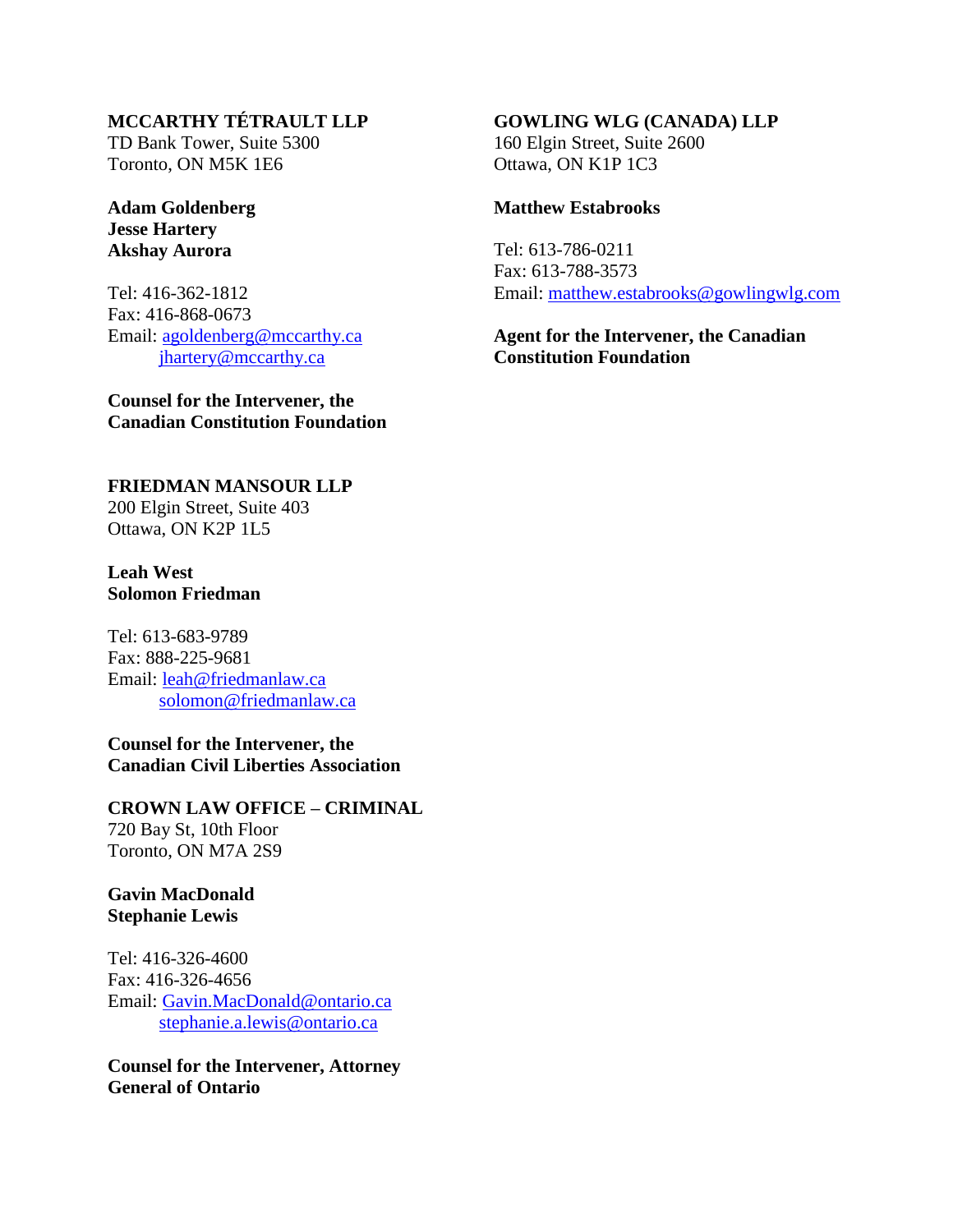### **STOCKWOODS LLP**

TD North Tower, Suite 4130 Toronto, ON M5K 1H1

### **Gerald Chan Alexandra Heine**

Tel: 416-593-7200 Fax: 416-593-9345 Email: [geraldc@stockwoods.ca](mailto:geraldc@stockwoods.ca) [alexandrah@stockwoods.ca](mailto:alexandrah@stockwoods.ca)

**Counsel for the Intervener, the David Asper Centre for Constitutional Rights**

### **NORTON ROSE FULBRIGHT CANADA LLP** 45 O'Connor Street, Suite 1500 Ottawa, ON K1P 1A4

### **Matthew J Halpin**

Tel: 613-780-8654 Fax: 613-230-5459 Email: [matthew.halpin@nortonrosefulbright.com](mailto:matthew.halpin@nortonrosefulbright.com)

**Agent for the Intervener, the David Asper Centre for Constitutional Rights**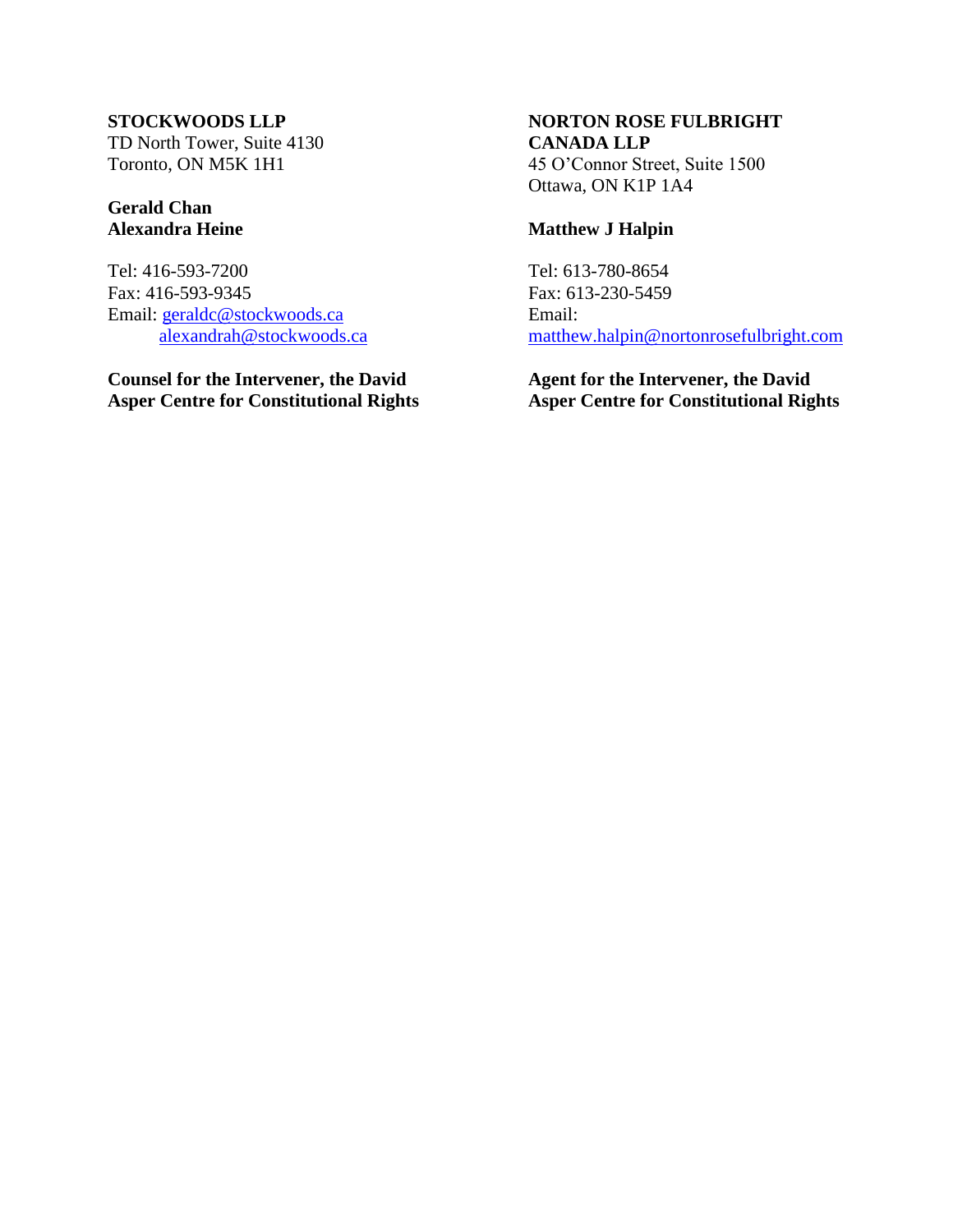### **INDEX**

| A.             |                                                                                       |  |
|----------------|---------------------------------------------------------------------------------------|--|
| <b>B.</b>      | Domestic court proceedings do not engage extraterritorial enforcement jurisdiction  3 |  |
| $\mathbf{C}$ . |                                                                                       |  |
| D.             |                                                                                       |  |
| E.             |                                                                                       |  |
|                |                                                                                       |  |
|                |                                                                                       |  |
|                |                                                                                       |  |
| A.             |                                                                                       |  |
| <b>B.</b>      |                                                                                       |  |
| $\mathbf{C}$ . |                                                                                       |  |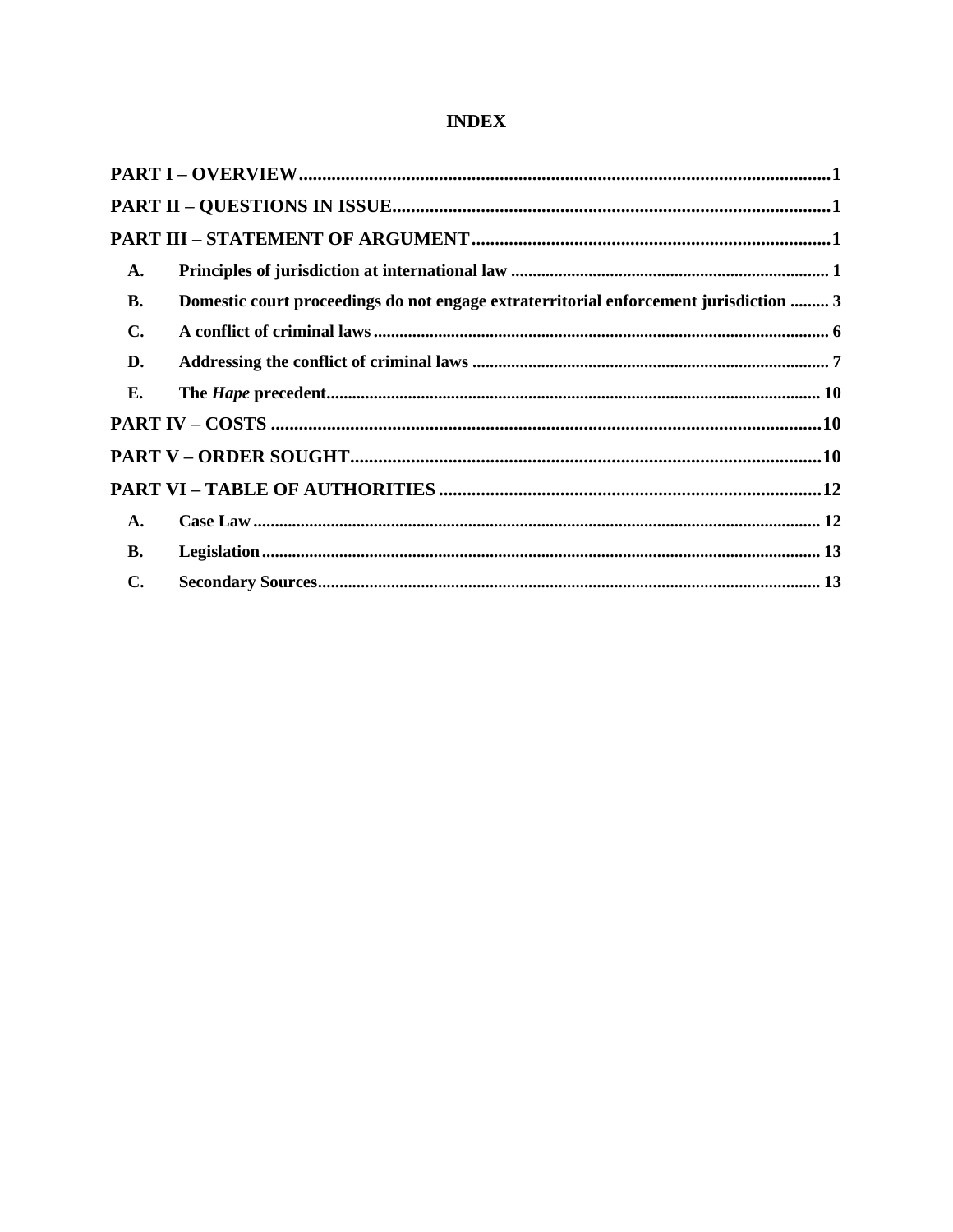#### <span id="page-5-0"></span>**PART I – OVERVIEW**

1. This case presents an opportunity to revisit the majority's holding in *Hape* that "extraterritorial application of the *Charter* is impossible."<sup>1</sup> It believed this result was required by international law. The BC Civil Liberties Association (BCCLA) submits that international law does not, in fact, require this result (and may sometimes require the opposite result).

2. In this case, as in *Hape*, the Court is confronted with the following scenario. An accused on trial in Canada, before a Canadian court, alleges that Canadian officials breached his *Charter*  rights and seeks to exclude evidence. Our courts encounter such situations daily. The wrinkle in cases such as Cpl. McGregor's (or Mr. Hape's) is that the officials' conduct occurred outside of Canada. This led the *Hape* majority to conclude that *Charter* scrutiny of such conduct would amount to extraterritorial enforcement jurisdiction contrary to international law.

3. In truth, this scenario involves no extraterritorial enforcement. There is therefore no international law basis to preclude an accused in Canada from invoking *Charter* rights in a Canadian court in respect of actions of Canadian officials—even when those actions occurred abroad. The issue can be seen as a conflict of criminal laws: foreign criminal law or procedures applicable to the officials' conduct abroad, and Canadian laws (including the *Charter*) during the Canadian trial. The inevitable differences between the foreign and Canadian requirements can be accommodated within the typical *Charter* analysis, without disregarding or disrespecting either.

### <span id="page-5-1"></span>**PART II – QUESTIONS IN ISSUE**

4. The BCCLA intervenes on the first issue raised by the appellant: whether international law permits an accused to invoke their *Charter* rights in respect of extraterritorial state activity.

### <span id="page-5-3"></span><span id="page-5-2"></span>**PART III – STATEMENT OF ARGUMENT**

### **A. Principles of jurisdiction at international law**

5. There are three types of jurisdiction at international law: prescriptive, enforcement, and adjudicative. All three can have extraterritorial aspects. Importantly, the mere fact that an exercise of jurisdiction is extraterritorial does not mean that it is unlawful at international law.

<sup>1</sup> *[R v Hape](https://www.canlii.org/en/ca/scc/doc/2007/2007scc26/2007scc26.html?resultIndex=1)*, 2007 SCC 26 [*Hape*] at para 85.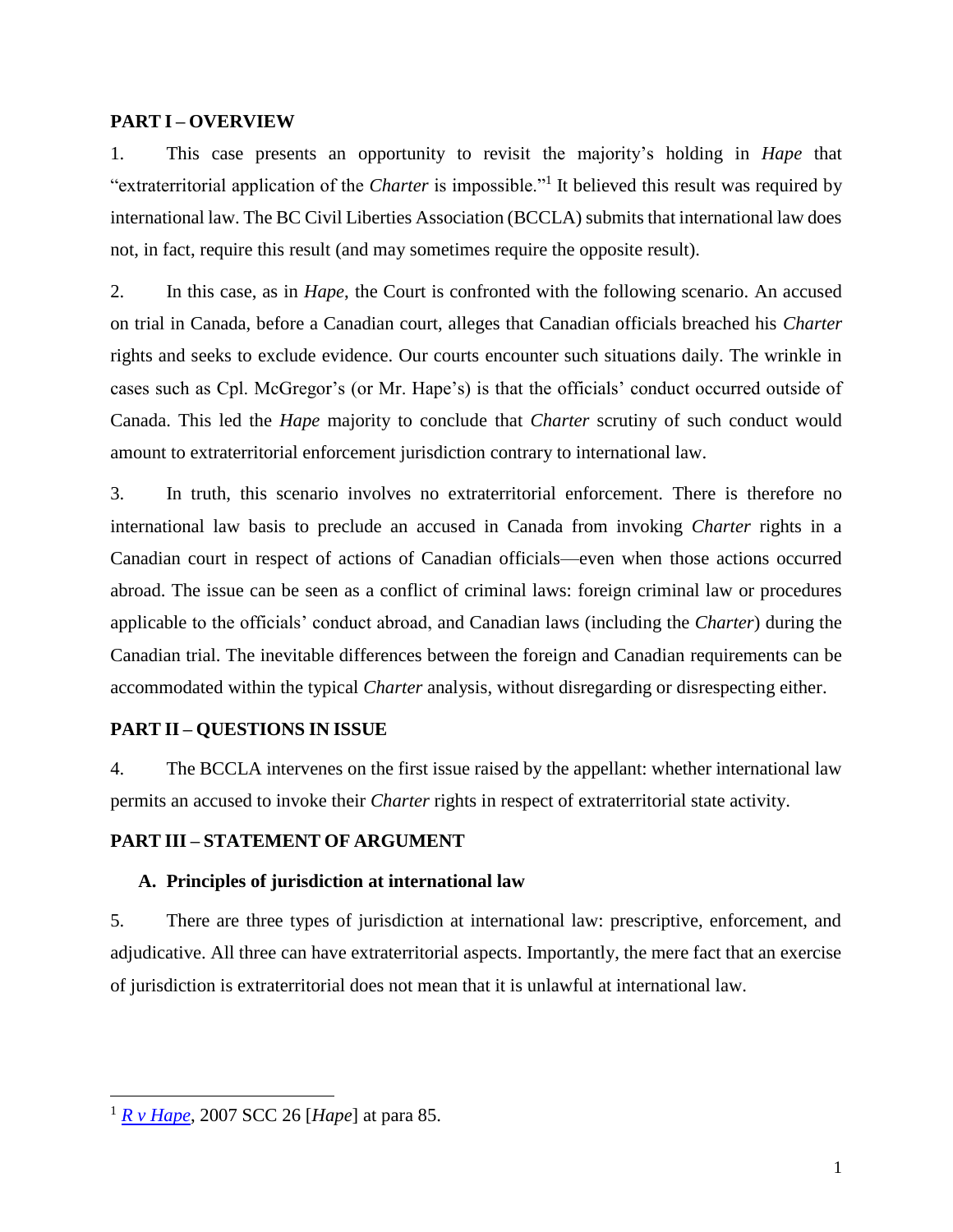6. Prescriptive jurisdiction refers to a state's ability to pass laws. In other words, "questions of prescriptive jurisdiction relate to the geographical reach of a State's laws."<sup>2</sup> Such laws can be wholly territorial, partially extraterritorial, or fully extraterritorial in reach.<sup>3</sup> Canada's power to make extraterritorial laws is confirmed by the *Statute of Westminster* and the *Interpretation Act*, 4 and Parliament has validly enacted many laws with extraterritorial effect.<sup>5</sup>

7. Enforcement jurisdiction concerns a state's ability to use coercive means to compel compliance, or punish non-compliance, with its laws. <sup>6</sup> Traditional exercises include investigations, seizure of evidence, arrest, or service of a summons.<sup>7</sup> At international law, a state generally cannot enforce its laws in the territory of another state without that state's consent.<sup>8</sup> Importantly, however, some exercises of extraterritorial enforcement jurisdiction *are* lawful.<sup>9</sup> The language in *Cook* of an "objectionable extraterritorial effect"<sup>10</sup> is apt: not all extraterritorial activity is objectionable. For example, a state can engage in enforcement activity in a foreign state with that state's consent. This includes *ad hoc* agreements between Canadian and foreign officials, where the former are "given permission to enter into the foreign state and conduct enforcement activities—either under their own direction, or as part of a joint operation overseen by the foreign police."<sup>11</sup> This occurred in Hape.<sup>12</sup> Although not all such cases are literally "cooperative," there is always

<sup>2</sup> Cedric Ryngaert, *Jurisdiction in International Law*, 2nd ed (Oxford: Oxford University Press, 2015) at 9.

<sup>3</sup> Robert Currie & Joseph Rikhof, *International and Transnational Criminal Law*, 3rd ed (Toronto: Irwin Law, 2020) at 56.

<sup>4</sup> *[Statute of Westminster](https://www.legislation.gov.uk/ukpga/1931/4/pdfs/ukpga_19310004_en.pdf) 1931*, 22 Geo 5, ch 4, s 3; *[Interpretation Act](https://laws-lois.justice.gc.ca/eng/acts/i-21/index.html)*, RSC 1985, c I-21, [s 8\(3\);](https://laws-lois.justice.gc.ca/eng/acts/i-21/page-1.html#h-279211) *[Hape](https://www.canlii.org/en/ca/scc/doc/2007/2007scc26/2007scc26.html?resultIndex=1)* at paras 66, 68; *[Reference Re: Offshore Mineral Rights](https://www.canlii.org/en/ca/scc/doc/1967/1967canlii71/1967canlii71.html?autocompleteStr=%5B1967%5D%20SCR%20792%20&autocompletePos=1)*, [1967] SCR 792 at 816; *[R v](https://www.canlii.org/en/bc/bcsc/doc/2008/2008bcsc1762/2008bcsc1762.html?autocompleteStr=2008%20BCSC%201762&autocompletePos=1)  [Klassen](https://www.canlii.org/en/bc/bcsc/doc/2008/2008bcsc1762/2008bcsc1762.html?autocompleteStr=2008%20BCSC%201762&autocompletePos=1)*, 2008 BCSC 1762 [*Klassen*] at paras 78–80.

<sup>5</sup> *[Hape](https://www.canlii.org/en/ca/scc/doc/2007/2007scc26/2007scc26.html?resultIndex=1)* at para 66, citing the *[Crimes Against Humanity and War Crimes Act](https://laws-lois.justice.gc.ca/eng/acts/C-45.9/page-1.html)*, SC 2000, c 24, ss [6](https://laws-lois.justice.gc.ca/eng/acts/C-45.9/page-1.html#h-114689) and [8;](https://laws-lois.justice.gc.ca/eng/acts/C-45.9/page-2.html#docCont) *[Criminal Code](https://www.laws-lois.justice.gc.ca/eng/acts/C-46/index.html)*, RSC 1986, c C-46, s [7.](https://www.laws-lois.justice.gc.ca/eng/acts/C-46/page-2.html#h-115244)

<sup>6</sup> Ryngaert at 7; John H Currie, *Public International Law*, 2nd ed (Toronto: Irwin Law, 2008) [Currie, *Public International Law*] at 334.

<sup>7</sup> Currie & Rikhof at 57, 97; James Crawford, *Brownlie's Principles of Public International Law*, 9th ed (Oxford: Oxford University Press, 2019) at 440; Currie, *Public International Law* at 334. <sup>8</sup> Crawford at 440; Currie & Rikhof at 98, 516.

<sup>9</sup> John H Currie, "*Khadr*'s Twist on *Hape*: Tortured Determinations of the Extraterritorial Reach of the Canadian *Charter*" (2008) 46 Can YB Intl L 307 [Currie, "*Khadr*'s Twist"] at 317, footnote 57.

<sup>10</sup> *[R v Cook](https://www.canlii.org/en/ca/scc/doc/1998/1998canlii802/1998canlii802.html?autocompleteStr=%5B1998%5D%202%20SCR%20597&autocompletePos=1)*, [1998] 2 SCR 597 [*Cook*] at paras 27, 39.

<sup>&</sup>lt;sup>11</sup> Currie & Rikhof at 100, 515–16.

<sup>12</sup> *[Hape](https://www.canlii.org/en/ca/scc/doc/2007/2007scc26/2007scc26.html?resultIndex=1)* at paras 5–11; Currie & Rikhof at 516, footnote 191, and 634.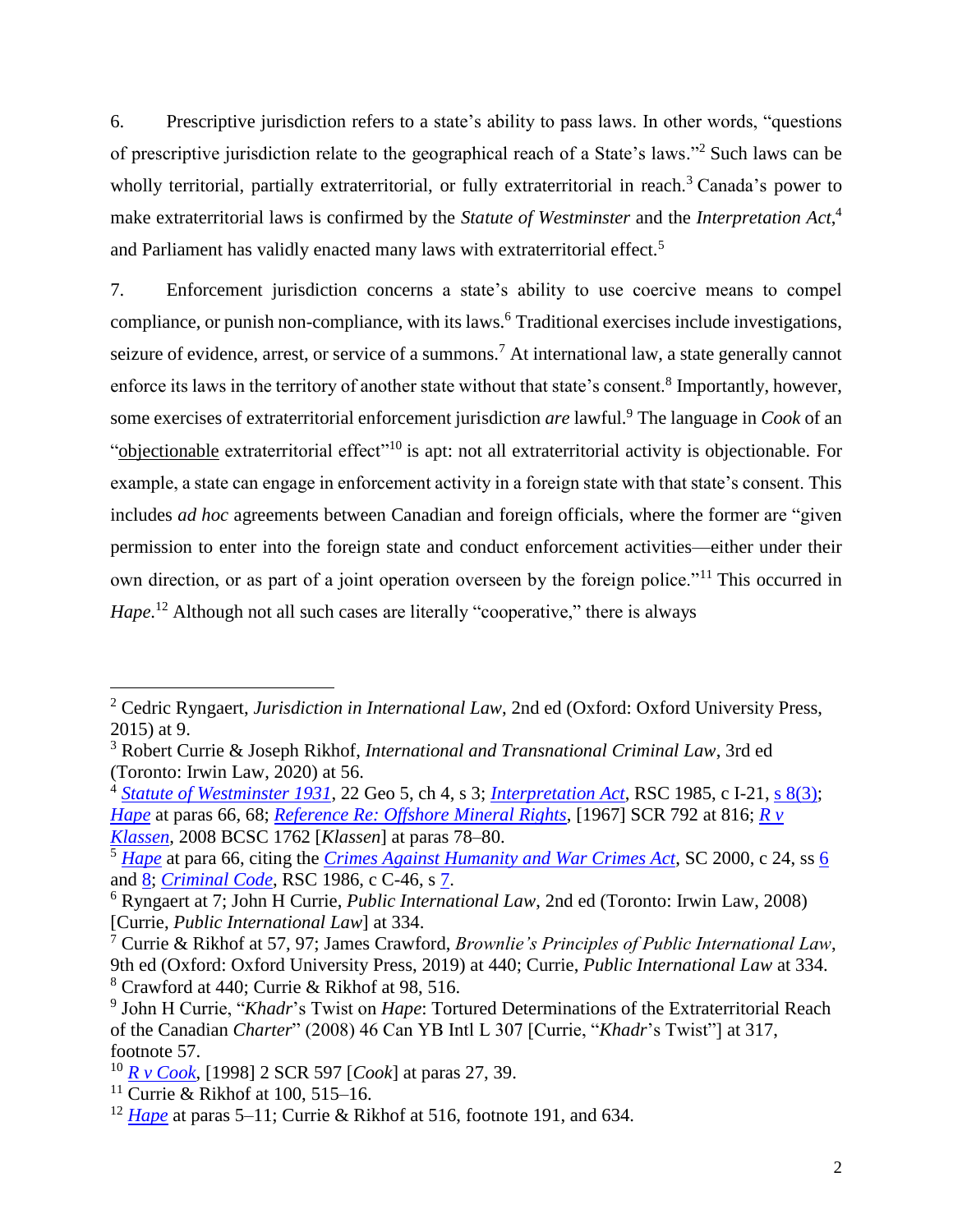some element of cooperation in that if Canadian authorities are involved in an investigation anywhere outside Canada, they must be securing some cooperation, even if that means simply the permission of the foreign authorities to be where they are. Otherwise (and particularly if coercive powers are involved), they are likely acting illegally *ab initio*, as it is well established that one state cannot exercise enforcement jurisdiction on the territory of another. 13

8. Crucially, when Canadian officials engage in enforcement activities in another state, they must abide by that state's laws.<sup>14</sup> This does not mean their conduct cannot later be scrutinized by a Canadian court according to Canadian law. But it does mean that Canadian officials cannot insist that investigative activities in a foreign state be done in accordance with Canadian law.

9. Finally, adjudicative jurisdiction refers to a state's ability to adjudicate disputes.<sup>15</sup> Some commentators consider adjudicative jurisdiction to be subsumed within prescriptive jurisdiction.<sup>16</sup> Courts can also be said to be "enforcing" laws domestically when adjudicating disputes.<sup>17</sup>

#### <span id="page-7-0"></span>**B. Domestic court proceedings do not engage extraterritorial enforcement jurisdiction**

10. The majority in *Hape* reasoned that a situation like Mr. Hape's involved extraterritorial enforcement jurisdiction contrary to international law, such that he could not invoke his *Charter*  rights.<sup>18</sup> In effect, the majority carved out what may be the only circumstance in Canadian criminal law in which an accused cannot invoke all their *Charter* rights in the course of a Canadian trial.<sup>19</sup>

11. Yet, no international law rule prohibits an accused from invoking their *Charter* rights in a Canadian trial in respect of the actions of Canadian officials, even where they occurred abroad. In fact, international human rights law may positively require that Canada extend the *Charter*'s reach

<sup>&</sup>lt;sup>13</sup> Currie & Rikhof at 588, footnote 3.

<sup>14</sup> Currie & Rikhof at 100, 516; *[R v Terry](https://www.canlii.org/en/ca/scc/doc/1996/1996canlii199/1996canlii199.html?autocompleteStr=%5B1996%5D%202%20SCR%20207&autocompletePos=1)*, [1996] 2 SCR 207 [*Terry*] at para 19.

<sup>15</sup> Ryngaert at 9; *[Hape](https://www.canlii.org/en/ca/scc/doc/2007/2007scc26/2007scc26.html?resultIndex=1)* at para 58.

<sup>16</sup> Currie & Rikhof at 56; Leah West, "'Within or Outside Canada'": The *Charter*'s Application to the Extraterritorial Activities of the Canadian Security Intelligence Service" (forthcoming UTLJ 2022) at 13.

<sup>17</sup> Currie & Rikhof at 57; Currie, "*Khadr*'s Twist" at 317.

<sup>18</sup> *[Hape](https://www.canlii.org/en/ca/scc/doc/2007/2007scc26/2007scc26.html?resultIndex=1)* at paras 33, 84, 85, 87, 105.

<sup>19</sup> *[Hape](https://www.canlii.org/en/ca/scc/doc/2007/2007scc26/2007scc26.html?resultIndex=1)* allowed (paras 107–112) that an accused can invoke ss. 7 and 11(d) rights (but no others)

as a matter of "trial fairness." This is an anomalous result; further, it is not clear that the trial fairness analysis provides an accused with the same spectrum of remedies available under s. 24.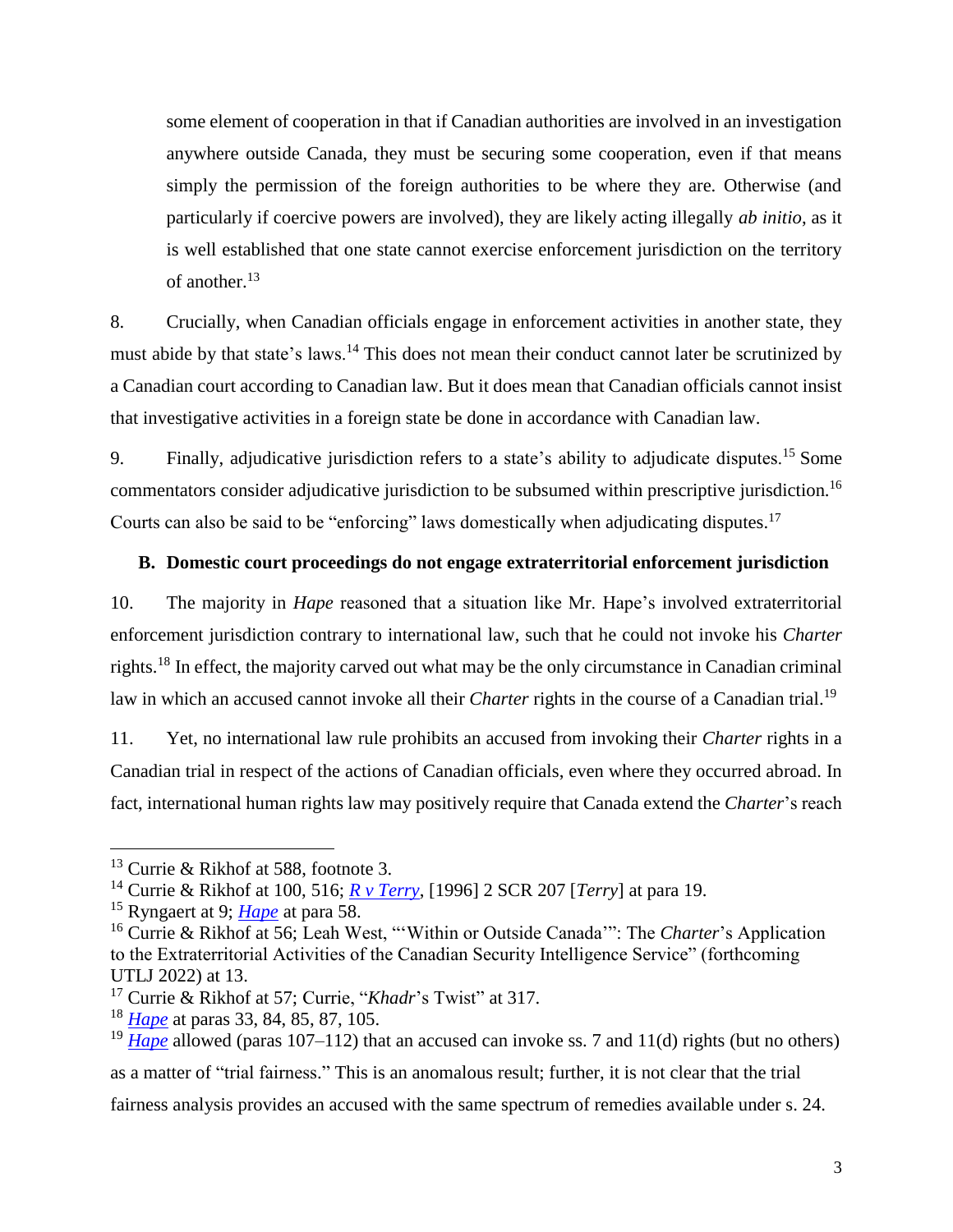beyond its territory in some situations. There is a "clear trend towards extraterritoriality being permissible and even obligatory among states which have entered into treaty-based human rights obligations."<sup>20</sup> The International Court of Justice has concluded that the International Covenant on Civil and Political Rights—the model for many *Charter* guarantees—is "applicable in respect of acts done by a State in the exercise of its jurisdiction outside its own territory."<sup>21</sup> The UN Human Rights Committee has similarly held that a state can be held accountable for violations of the Covenant "which its agents commit upon the territory of another state, whether with the acquiescence of the Government of that State or in opposition to it."<sup>22</sup>

12. The facts of *Hape* did not involve any extraterritorial enforcement. To the extent extraterritorial jurisdiction was engaged, it was a mix of prescriptive and adjudicative jurisdiction:

The only exercise of enforcement jurisdiction in such a situation occurs in Canada — the location where the court proceeding occurs. A court proceeding in Canada — even one in which the Court applies Canadian rules of law to events that occurred abroad — involves no exercise of "power" or coercive jurisdiction in any other state's territory. The only extraterritorial exercise of jurisdiction in such a case is *prescriptive* rather than enforcement in nature. That is, a court sitting only in Canada (and thus exercising enforcement jurisdiction only in Canada) and applying a Canadian rule of law to events occurring abroad is simply defining the *prescriptive* reach of that rule, not *enforcing* it abroad. This fundamental distinction between extraterritorial exercises of prescriptive and enforcement

 $\overline{a}$ 

Accountability for International Human Rights Violations" in O-K Fauchauld & A Nollkaemper, eds, *The Practice of International and National Courts and the (De-) Fragmentation of International Law* (Oxford: Hart Publishing 2012) at 222, 228; see also Currie & Rikhof at 636– 37; John H Currie, "International Human Rights Law in the Supreme Court's *Charter*  Jurisprudence: Commitment, Retrenchment *and* Retreat—In No Particular Order" (2010) 50 SCLR (2d) 423 [Currie, "IHRL at the SCC"] at 440–41.

<sup>&</sup>lt;sup>20</sup> Robert J Currie & Hugh M Kindred, "Flux and Fragmentation in the International Law of State Jurisdiction: The Synecdochal Example of Canada's Domestic Court Conflicts over

<sup>21</sup> *Legal Consequences of the Construction [of a Wall in the Occupied Palestinian Authority](https://www.icj-cij.org/public/files/case-related/131/131-20040709-ADV-01-00-EN.pdf)  [\(Advisory Opinion\)](https://www.icj-cij.org/public/files/case-related/131/131-20040709-ADV-01-00-EN.pdf)*, [2004] ICJ Rep 136 at para 111 (see also paras 108–113).

<sup>&</sup>lt;sup>22</sup> *Lopez, Burgos v Uruguay*,, Comm No R/12/52, UN Doc Supp No 40 (A/36/40) at para 12.3. See also *[Celiberti de Casariego v Uruguay,](https://docstore.ohchr.org/SelfServices/FilesHandler.ashx?enc=6QkG1d%2fPPRiCAqhKb7yhstcNDCvDan1pXU7dsZDBaDVjSFrEd5Bx8CSPLNXQzOe7sXssF3Q2zVXflHY2VLQQ8iMZV61DH%2fI%2fiLICn8CAq6yszz8FmdMUzGbozO%2b48F0T5f0%2bcnxu98%2fXUGUBXuzDVwYjzttfmCkw68UddMd9AY8%3d)* Comm No R/13/56, UN Doc Supp No 40 (A/36/40) at para 10.3; *[Mabel Pereira Montero v Uruguay](https://docstore.ohchr.org/SelfServices/FilesHandler.ashx?enc=6QkG1d%2fPPRiCAqhKb7yhstcNDCvDan1pXU7dsZDBaDXa4n1INCy0DeSMWx97KGSIK5oYrK7eB5B%2fZ5RQ8qh7kJ7W%2f9wHBGMWH3myE9RoA3v9wcqeRtozU7hTaWGIYw88Rk9SedGaBfzC8uGFouwOV%2fcm%2fkNqprnhWdBfS1lEhlE%3d)*, Comm No 106/1981, UN Doc Supp. No 40 (A/38/40) at paras 5, 9.4; UN Human Rights Committee, [General Comment No 31,](https://www.refworld.org/docid/478b26ae2.html)  [CCPR/C/21/Rev.1/Add.13](https://www.refworld.org/docid/478b26ae2.html) (2004), para 10.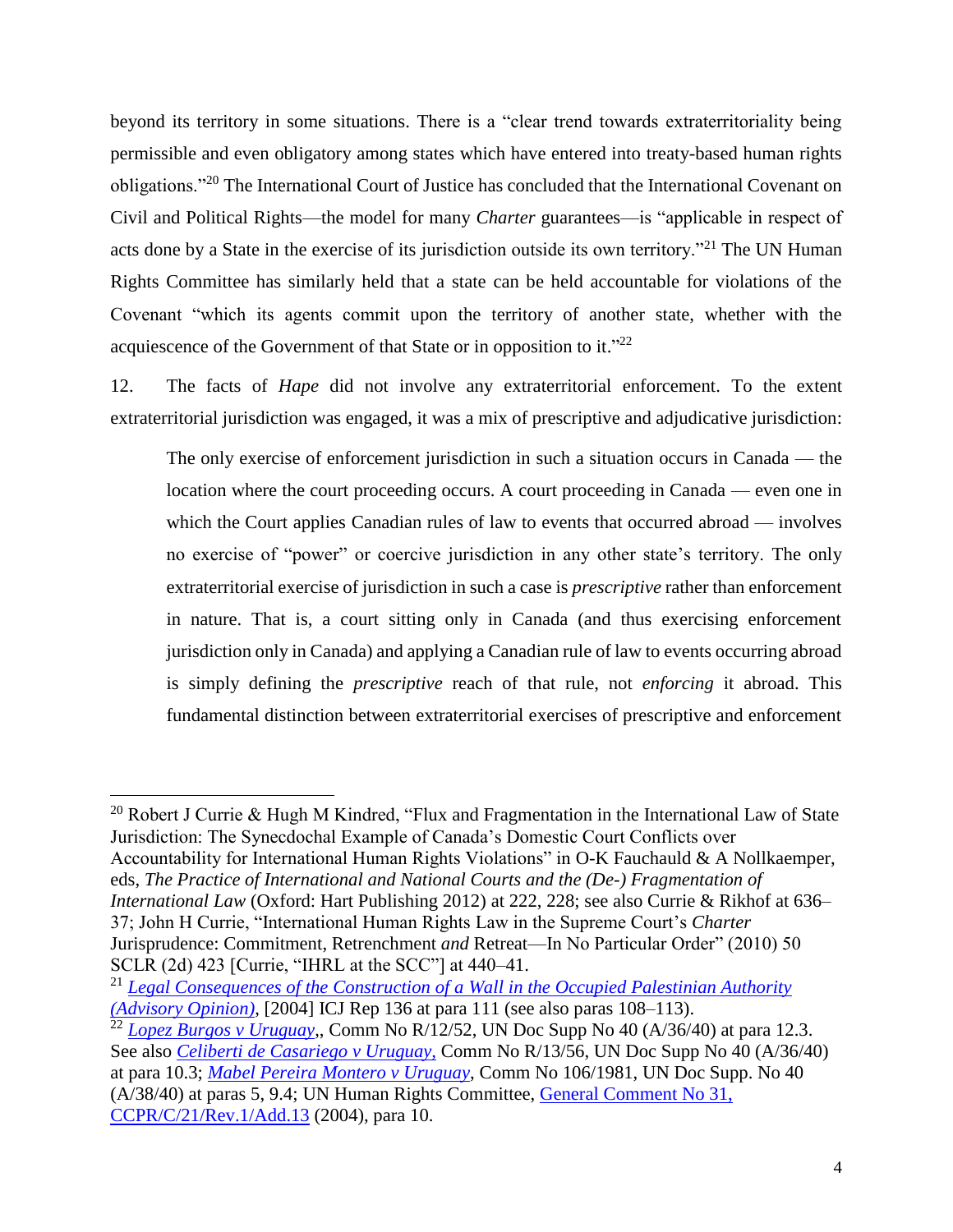jurisdiction — the former broadly permissible in international law on a number of bases, the matter more tightly circumscribed — is fatally confused by the majority in *Hape*. 23

13. The confusion in *Hape* may stem from the notion of "applying" the *Charter*  extraterritorially. At various points, the question was framed as whether the *Charter* "applies" to the extraterritorial activity of Canadian officials.<sup>24</sup> This is likely due to the wording of s. 32 of the *Charter*, which speaks of its application. The problem is that "applying" the *Charter* is ambiguous.

14. On one view, "applying" the *Charter* means that Canadian officials, when cooperating with foreign officials in a foreign jurisdiction, will insist that *Charter* standards govern the joint activities. This is clearly at odds with the other state's sovereignty. The *Charter* does not, and cannot, govern the activities of foreign officials.<sup>25</sup> Further, as noted above, Canadian officials must, while acting in a foreign state, comply with its laws.

15. The majority in *Hape* appeared to adopt this interpretation of "applying" the *Charter* to extraterritorial state activity. In doing so, it

conflat[ed] the exercise of Canadian law enforcement powers abroad with Canadian law enforcement's compliance with the *Charter* … Certainly, it is true that when Canadian law enforcement acts to arrest an accused or seize information on the territory of another state[,] it is using coercive power and therefore exercising enforcement jurisdiction. It needs the consent of the host state or some other basis in international law to do so. However, when Canadian law enforcement as an arm of the executive branch of government complies with the *Charter* abroad[,] it is not using coercive power, it is merely controlling itself. When it demurs from taking part in an international operation with other states that would lead it to breach its *Charter* obligations, it is similarly controlling itself. And when Canadian courts judicially review the executive's compliance with the *Charter* in Canadian proceedings, they are exercising adjudicative jurisdiction at home, not enforcement jurisdiction abroad.<sup>26</sup>

<sup>23</sup> Currie, "*Khadr*'s Twist" at 317 [emphasis in original].

<sup>24</sup> *[Hape](https://www.canlii.org/en/ca/scc/doc/2007/2007scc26/2007scc26.html?resultIndex=1)* at paras 1, 24, 56.

<sup>25</sup> *[R v Harrer](https://www.canlii.org/en/ca/scc/doc/1995/1995canlii70/1995canlii70.html?autocompleteStr=%5B1995%5D%203%20SCR%20562.%20&autocompletePos=1)*, [1995] 3 SCR 562 [*Harrer*] at paras 12, 15; *[Terry](https://www.canlii.org/en/ca/scc/doc/1996/1996canlii199/1996canlii199.html?autocompleteStr=%5B1996%5D%202%20SCR%20207&autocompletePos=1)* at para 19; *[Cook](https://www.canlii.org/en/ca/scc/doc/1998/1998canlii802/1998canlii802.html?autocompleteStr=%5B1998%5D%202%20SCR%20597&autocompletePos=1)* at para 142 (*per*  Bastarache J).

<sup>&</sup>lt;sup>26</sup> Maureen Webb, "The Constitutional Question of Our Time: Extraterritorial Application of the *Charter* and the *Afghan Detainees* Case" (2011) 28 Natl J Const L 236 at 256 [emphasis added].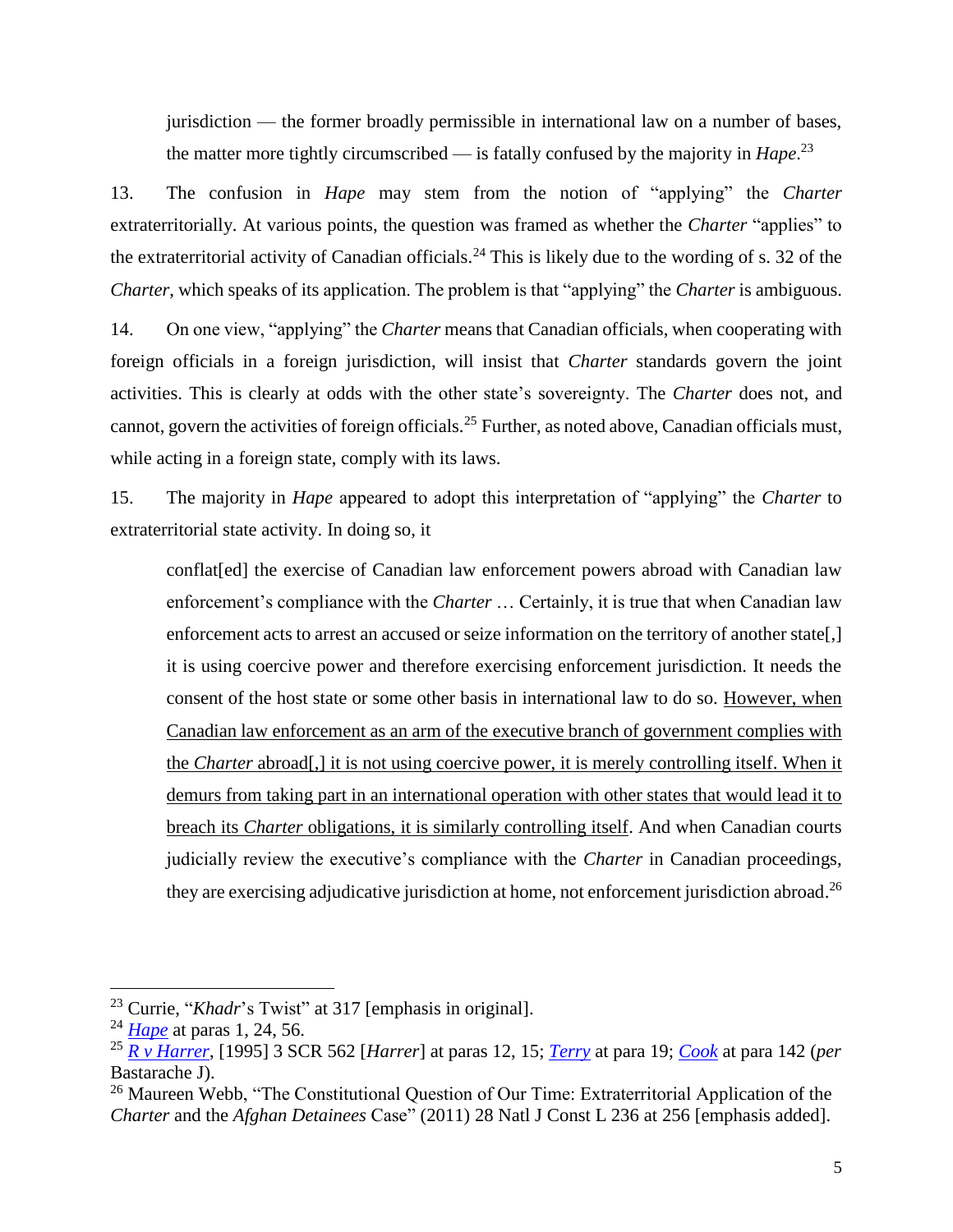16. In short, when an accused, in the course of a Canadian trial, in a Canadian court, raises a *Charter* argument in respect of Canadian officials' conduct, the only enforcement being done is by the court—wholly within this country, with no extraterritorial element.

17. For the purpose of s. 32, "applying" the *Charter* must mean that extraterritorial conduct of Canadian officials will be scrutinized by Canadian courts according to Canadian law. The *Hape*  majority recognized that doing so would not be contrary to international law as it would simply be an exercise of adjudicative jurisdiction.<sup>27</sup> Such scrutiny imposes no obligation on the foreign state. All it does is subject Canadian officials to Canadian constitutional standards. The only possible consequence is that the Canadian court will find an infringement of the *Charter* and, where warranted, order a remedy under s. 24 of the *Charter*. Whether evidence is admitted, or some other remedy is considered, in the course of a Canadian trial involves no extraterritorial effect.<sup>28</sup>

### <span id="page-10-0"></span>**C. A conflict of criminal laws**

18. Framing the question as "applying" the *Charter* extraterritorially tends to confuse matters. As Professors Currie and Rikhof note, the *Hape* majority "confuses the question of jurisdiction with the question of what law applies to the investigation."<sup>29</sup>

19. A situation like Mr. Hape's or Cpl. McGregor's is better seen as a conflict of criminal laws: Canadian officials must comply with foreign law while acting abroad, yet Canadian law governs domestic proceedings here. The two laws will not be the same and may conflict. If so, the question is how to resolve that conflict—an operational problem, not an extraterritoriality problem.

20. The true sovereignty or comity concern (which motivated the majority's reasoning in *Hape*) is that Canada cannot insist that another state follow our laws or adjust its processes to conform to them. This concern is answered by affirming that Canadian officials must comply with foreign law when abroad and that the conduct of foreign officials is not subject to *Charter* standards.<sup>30</sup>

<sup>&</sup>lt;sup>27</sup> *[Hape](https://www.canlii.org/en/ca/scc/doc/2007/2007scc26/2007scc26.html?resultIndex=1)* at para 91, where the majority accepted that "foreign sovereignty is not engaged by a criminal process in Canada that excludes evidence by scrutinizing the manner in which it was obtained for compliance with the *Charter*," noting that such an exercise would "merely constitute an exercise of extraterritorial adjudicative jurisdiction." See also *[Klassen](https://www.canlii.org/en/bc/bcsc/doc/2008/2008bcsc1762/2008bcsc1762.html?autocompleteStr=2008%20BCSC%201762&autocompletePos=1)* at paras 85–86.

<sup>28</sup> *[Hape](https://www.canlii.org/en/ca/scc/doc/2007/2007scc26/2007scc26.html?resultIndex=1)* at para 96; *[Cook](https://www.canlii.org/en/ca/scc/doc/1998/1998canlii802/1998canlii802.html?autocompleteStr=%5B1998%5D%202%20SCR%20597&autocompletePos=1)* at para 144 (*per* Bastarache J); Currie & Rikhof at 606.

<sup>29</sup> Currie & Rikhof at 683; see also Currie & Kindred at 225.

<sup>30</sup> *[Terry](https://www.canlii.org/en/ca/scc/doc/1996/1996canlii199/1996canlii199.html?autocompleteStr=%5B1996%5D%202%20SCR%20207&autocompletePos=1)* at para 19; *[Harrer](https://www.canlii.org/en/ca/scc/doc/1995/1995canlii70/1995canlii70.html?autocompleteStr=%5B1995%5D%203%20SCR%20562.%20&autocompletePos=1)* at para 15.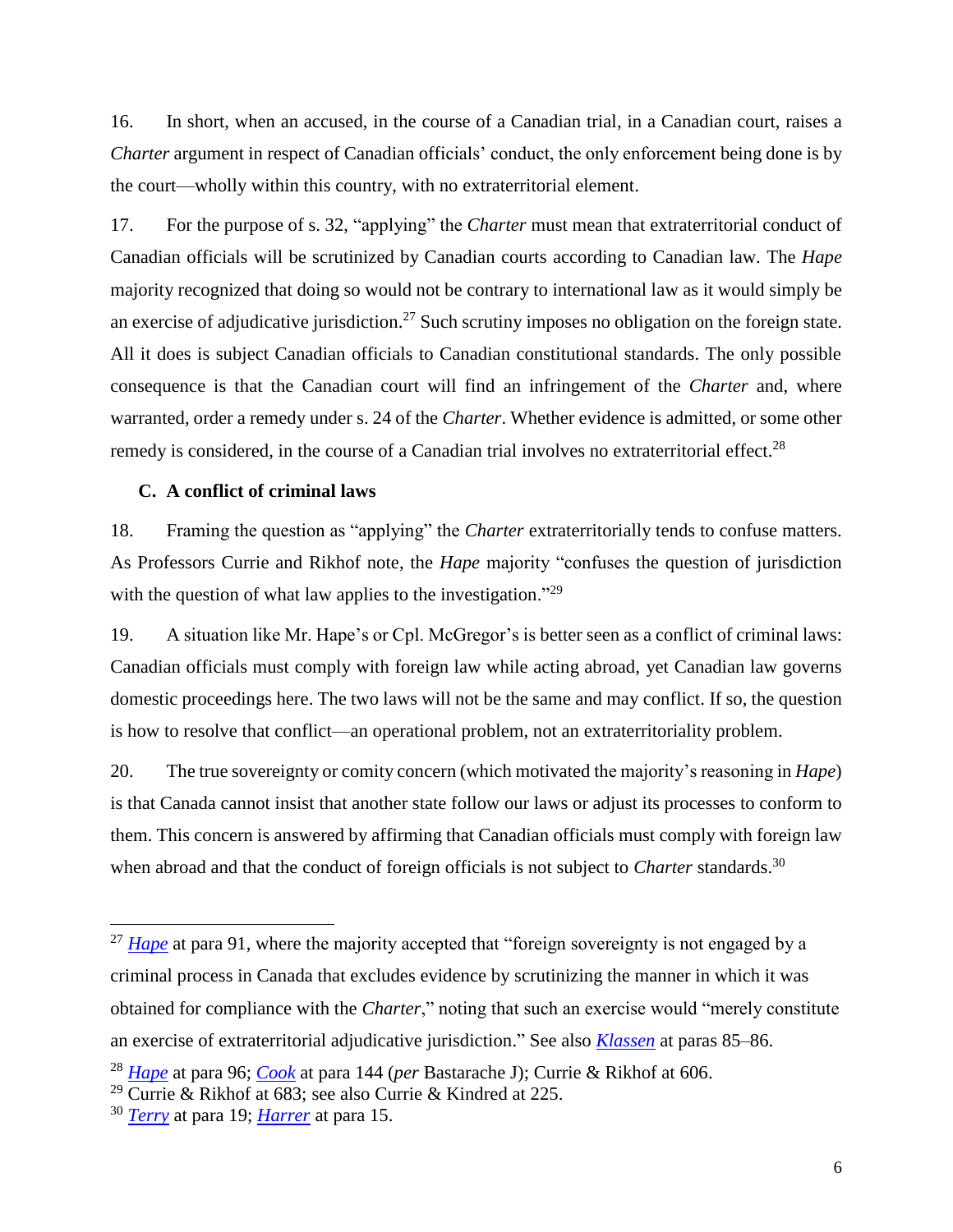21. The *Hape* majority was properly concerned about effects on foreign sovereignty. But it was overly preoccupied with the fact that the Canadian officials' conduct occurred abroad. Its focus should have been on the Canadian accused seeking to invoke his *Charter* rights in a Canadian trial before a Canadian court. The state activity is extraterritorial; the invocation of rights is not—nor are the consequences if a breach of the *Charter* is found.

### <span id="page-11-0"></span>**D. Addressing the conflict of criminal laws**

 $\overline{a}$ 

22. When evaluating extraterritorial conduct by Canadian officials against the *Charter*, a court should proceed as it normally would: determine if there is an infringement and, if so, whether a remedy under s. 24 is appropriate.<sup>31</sup> In the course of this routine exercise, the Canadian court will simply need to be alive to the fact that the conduct occurred outside Canada.<sup>32</sup>

23. A s. 8 allegation provides an example. Having found that the conduct in question was a search, the court would then consider if the search was authorized by law in the foreign jurisdiction. Assuming it was, the court would then assess whether that law was reasonable, and whether the manner of search was reasonable, in light of s. 8 standards as developed in Canadian jurisprudence. This would be an unusual, but not unheard of, exercise for the court. Although a Canadian court will not be quick to scrutinize or criticize foreign laws, it "should not hesitate to make determinations about the validity of 'foreign' laws where such determinations are incidental to the resolution of legal controversies properly before the courts."<sup>33</sup>

 $31$  Currie & Rikhof at 638. While the discussion that follows focuses on exclusion of evidence under s. 24(2), the foreign law would similarly influence analyses under s. 24(1).

<sup>32</sup> See *[Cook](https://www.canlii.org/en/ca/scc/doc/1998/1998canlii802/1998canlii802.html?autocompleteStr=%5B1998%5D%202%20SCR%20597&autocompletePos=1)* at para 151, *per* Bastarache J (foreign context can be taken into account under s.

<sup>24(2))</sup> and *[Harrer](https://www.canlii.org/en/ca/scc/doc/1995/1995canlii70/1995canlii70.html?autocompleteStr=%5B1995%5D%203%20SCR%20562.%20&autocompletePos=1)* at paras 15–17 (although Canadian law required a second right-to-counsel warning in the circumstances, there could be cases where one warning would be fair).

<sup>33</sup> *Nevsun [Resources Ltd v Araya](https://www.canlii.org/en/ca/scc/doc/2020/2020scc5/2020scc5.html?autocompleteStr=2020%20SCC%205&autocompletePos=1)*, 2020 SCC 5 [*Nevsun*] at para 48. See also paras 45–54.

Notably, our courts already take account of foreign laws, including when they are alleged to have been violated, in the context of "trial fairness" analyses under ss 7 and 11(d): see, e.g., *[Harrer](https://www.canlii.org/en/ca/scc/doc/1995/1995canlii70/1995canlii70.html?autocompleteStr=%5B1995%5D%203%20SCR%20562.%20&autocompletePos=1)* at paras 16–17; *[Hape](https://www.canlii.org/en/ca/scc/doc/2007/2007scc26/2007scc26.html?resultIndex=1)* at para 111; *[R v Guilbride](https://www.canlii.org/en/bc/bcpc/doc/2003/2003bcpc44/2003bcpc44.html?autocompleteStr=2003%20BCPC%2044&autocompletePos=1)*, 2003 BCPC 44; *[R v Proulx](https://www.canlii.org/en/bc/bcsc/doc/2005/2005bcsc184/2005bcsc184.html?autocompleteStr=2005%20BCSC%20184%20&autocompletePos=1)*, 2005 BCSC 184 at paras 26–36; *[R v Rogers](https://www.canlii.org/en/on/onsc/doc/2011/2011onsc5007/2011onsc5007.html?autocompleteStr=2011%20ONSC%205007&autocompletePos=1)*, 2011 ONSC 5007 at paras 136–37.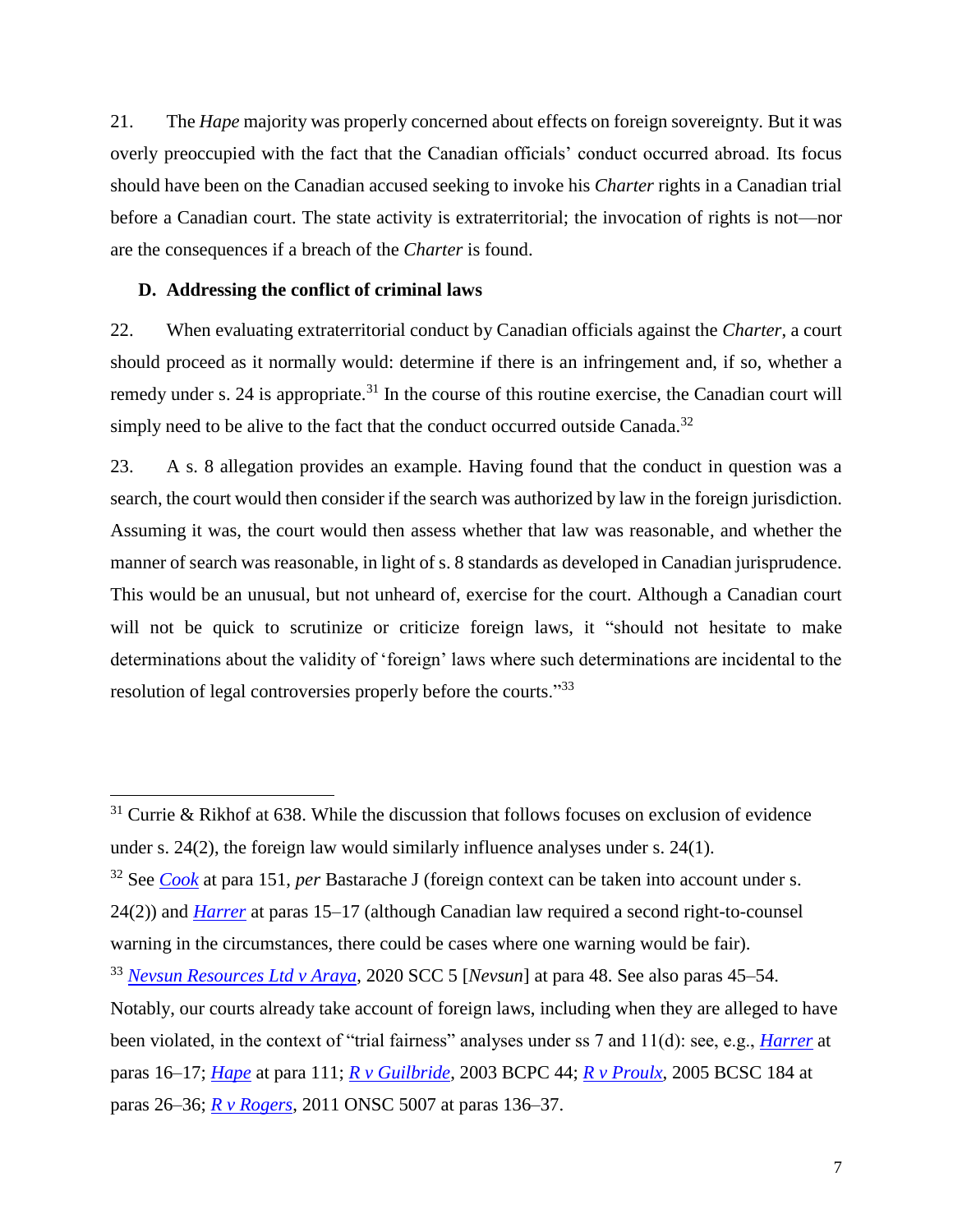24. If the court finds an infringement of the *Charter* right, it then turns to remedy under s. 24. In cases involving an extraterritorial element, this stage of the analysis calls for judicial consideration of international comity, i.e., "the deference and respect due by other states to the actions of a state legitimately taken within its territory." <sup>34</sup> Comity calls for flexibility from Canadian courts; the mere fact that what was done abroad was done differently than it would have been done here is not grounds for granting relief under s. 24, particularly where the foreign procedure, while different than our own, nevertheless meets international human rights standards. Parochialism is irreconcilable with comity. That said, there may be cases where what is done abroad is so divergent from fundamental norms that relief should be granted. Comity is an important consideration, but the Court in *Hape* was right to hold that "deference ends where clear violations of international law and fundamental human rights begin."<sup>35</sup>

25. When exclusion of evidence  $(s, 24(2))$  is at issue, the court would apply the *Grant* factors<sup>36</sup> as usual, while being alive to comity. That consideration is perhaps most relevant to the first *Grant* factor: the seriousness of the *Charter*-infringing state conduct.<sup>37</sup> It may be, for example, that an infringement is less serious because Canadian officials followed a foreign law that, while different from our own, does not deviate substantially from Canadian standards.<sup>38</sup> Conversely, the court may find an infringement to be serious where the differences between foreign and Canadian standards are too great (or based on other considerations set out in *Grant*<sup>39</sup>).

26. Admittedly, this approach involves some degree of uncertainty for those Canadian officials acting abroad. In difficult cases, they will not be sure whether their participation in an investigation

<sup>34</sup> *[Morguard Investments Ltd v De Savoye](https://www.canlii.org/en/ca/scc/doc/1990/1990canlii29/1990canlii29.html?autocompleteStr=%5B1990%5D%203%20SCR%201077%20&autocompletePos=1)*, [1990] 3 SCR 1077 at 1095, cited in *Hape* at para 47.

<sup>35</sup> *[Hape](https://www.canlii.org/en/ca/scc/doc/2007/2007scc26/2007scc26.html?resultIndex=1)* at para 52; *[Nevsun](https://www.canlii.org/en/ca/scc/doc/2020/2020scc5/2020scc5.html?autocompleteStr=2020%20SCC%205&autocompletePos=1)* at para 50.

<sup>36</sup> *[R v Grant](https://www.canlii.org/en/ca/scc/doc/2009/2009scc32/2009scc32.html?autocompleteStr=2009%20SCC%2032&autocompletePos=1)*, 2009 SCC 32 [*Grant*] at para 71.

<sup>37</sup> *[Grant](https://www.canlii.org/en/ca/scc/doc/2009/2009scc32/2009scc32.html?autocompleteStr=2009%20SCC%2032&autocompletePos=1)* at para 71.

<sup>&</sup>lt;sup>38</sup> In the context of a "trial fairness" analysis, La Forest J observed in *[Harrer](https://www.canlii.org/en/ca/scc/doc/1995/1995canlii70/1995canlii70.html?autocompleteStr=%5B1995%5D%203%20SCR%20562.%20&autocompletePos=1)* that "I do not think one can automatically assume that the evidence was unfairly obtained or that its admission would be unfair … simply because it was obtained in a manner that in this country would violate a *Charter guarantee* ... [I]t is recognized that different balances may be achieved in different countries, all of which are fair": para 14. See also *[Hape](https://www.canlii.org/en/ca/scc/doc/2007/2007scc26/2007scc26.html?resultIndex=1)* at para 111 ("no unfairness results from variances in particular procedural requirements or from the fact that another country chooses to do things in a somewhat different way than Canada").

<sup>39</sup> *[Grant](https://www.canlii.org/en/ca/scc/doc/2009/2009scc32/2009scc32.html?autocompleteStr=2009%20SCC%2032&autocompletePos=1)* at paras 72–75.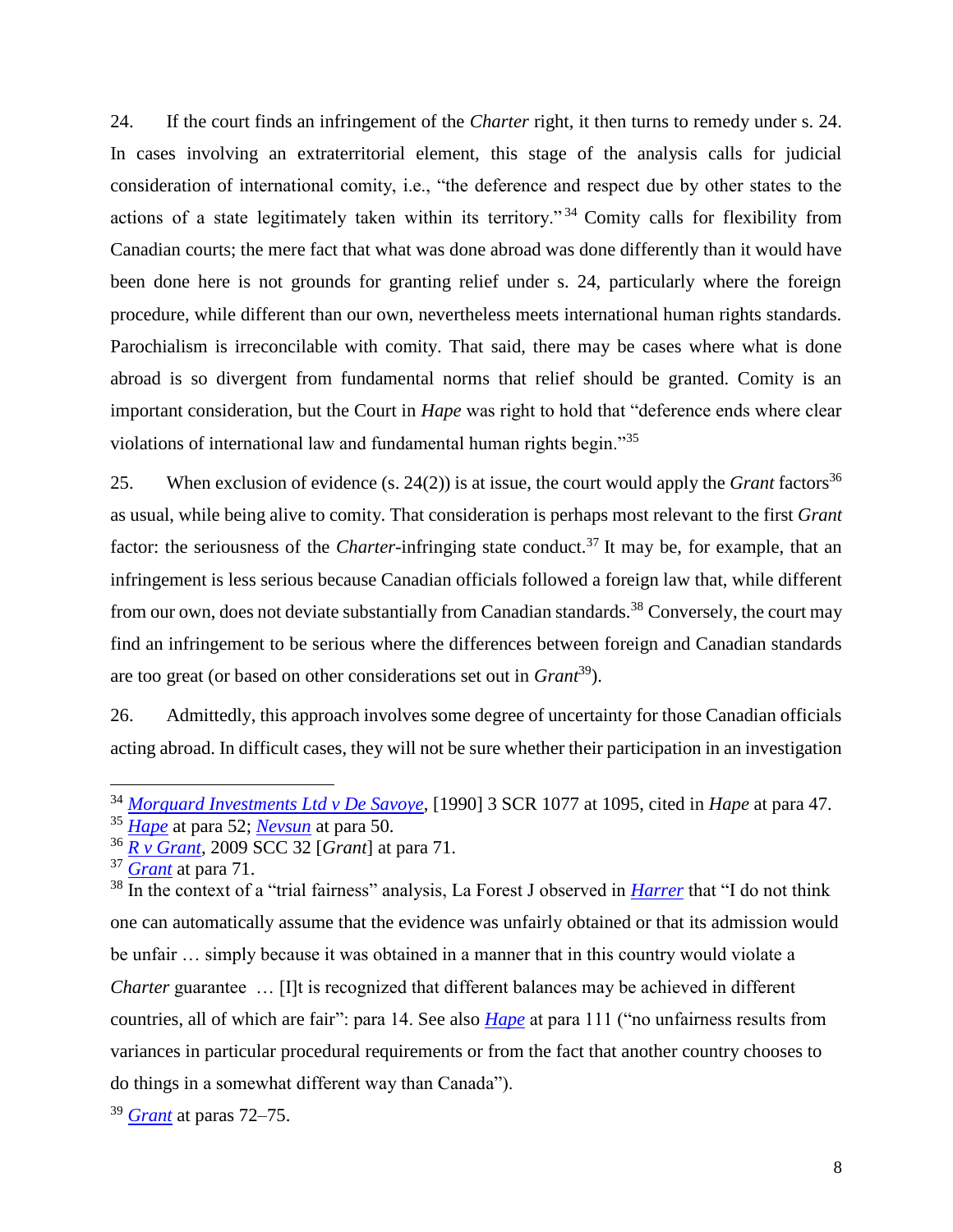or other activities according to foreign law and procedures will survive eventual judicial scrutiny at home. But that predicament is no different from the one faced by Canadian officials acting within Canada (for example, when police are trying a new investigative technique and it is unclear whether it will survive *Charter* scrutiny). Furthermore, not all cases will be close calls. Canadian officials could never expect our courts to condone their participation in clear human rights breaches abroad. Where Canadian officials apprehend that their participation in a course of conduct abroad will implicate them in a *Charter* violation, they can be expected to refrain from participating. If they fail to refrain, the accused in an eventual Canadian criminal proceeding should be free to invoke their *Charter* rights, and the courts should be empowered to vindicate those rights.

27. This approach is both more practical and more in keeping with Canadian law than the "human rights exception" established in *Hape* and *Khadr* (i.e., that the *Charter* can be applied where Canada's international human rights law obligations were engaged by the police's extraterritorial activities). Importantly, police are very familiar with the *Charter* and very unlikely to be familiar with international human rights obligations.<sup>40</sup> While a full discussion of the "human" rights exception" is beyond the scope of this factum, the BCCLA notes that it is problematic in four respects: (1) it disregards the fact that the *Charter* implements many Canadian international human rights obligations;<sup>41</sup> (2) it leads to an unprincipled approach in which courts decide if the *Charter* applies based on the severity of the breach;<sup>42</sup> (3) it is at odds with the settled reception law principle that treaties (by far the most important source of international human rights law) do not take direct effect in Canadian law without legislative implementation;<sup>43</sup> and (4) it is unclear how a breach of international human rights law can lead to a remedy under s. 24 of the *Charter*. <sup>44</sup> A conclusion that the *Charter* can be invoked by accused in a situation like Mr. Hape's or Cpl. McGregor's obviates the need to carve out an "international human rights exception."

<sup>40</sup> See *[Hape](https://www.canlii.org/en/ca/scc/doc/2007/2007scc26/2007scc26.html?resultIndex=1)* at para 173 (*per* Bastarache J).

<sup>41</sup> Currie & Rikhof at 636; Currie, "IHRL at the SCC" at 449–50; Currie, "*Khadr*'s Twist" at 321; Currie & Kindred at 222, 226.

<sup>42</sup> *[Amnesty International Canada v Canada \(Chief of the Defence Staff\)](https://www.canlii.org/en/ca/fct/doc/2008/2008fc336/2008fc336.html?autocompleteStr=amnesty%20international&autocompletePos=2)*, 2008 FC 336 at paras 310–14.

<sup>43</sup> *[Baker v Canada \(Minister of Citizenship and Immigration\)](https://www.canlii.org/en/ca/scc/doc/1999/1999canlii699/1999canlii699.html?autocompleteStr=%5B1999%5D%202%20SCR%20817.&autocompletePos=1)*, [1999] 2 SCR 817 at paras 69–71.

<sup>44</sup> *[Hape](https://www.canlii.org/en/ca/scc/doc/2007/2007scc26/2007scc26.html?resultIndex=1)* at para 188 (*per* Binnie J); Currie & Rikhof at 635; Kent Roach, "*R v Hape* Creates *Charter*-Free Zones for Canadian Officials Abroad" (2007) 53:1 Crim LQ 1 at 3; Webb at 247.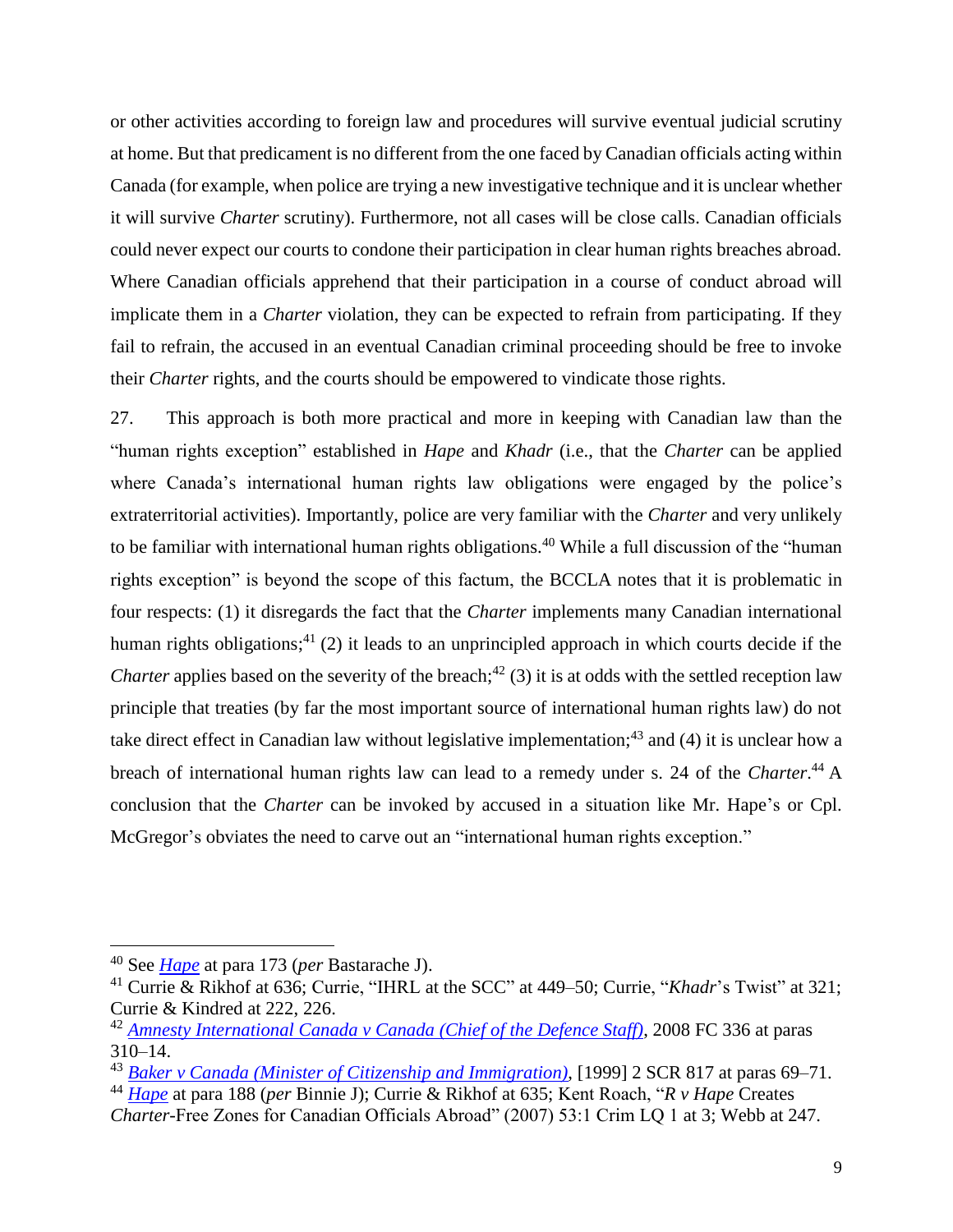#### <span id="page-14-0"></span>**E. The** *Hape* **precedent**

28. We have argued here that the majority in *Hape* misdirected itself on the international legal question of whether an accused person in a Canadian criminal proceeding may, consistently with international law, invoke *Charter* rights in respect of extraterritorial state activity. As Binnie J. noted in *Hape*, the Court did not have the benefit of submissions on the international law issues.<sup>45</sup>

29. The central holding of *Hape* was that the territorial reach of s. 32 of the *Charter* should be interpreted consistently with the international law of state jurisdiction.<sup>46</sup> The BCCLA takes no issue with that conclusion, and indeed relies on it. The position the BCCLA advances here is consistent with *Hape* on this central point. It submits, however, that with the benefit of submissions on the substantive requirements of international jurisdiction law, the majority in *Hape* would have found no reason to deny criminally accused persons resort to the full panoply of *Charter* rights.

30. The *Hape* decision remains important and helpful on other points, too. The majority's discussions of the common law and customary international law,  $47$  state sovereignty and sovereign equality,  $48$  comity,  $49$  and the presumption of conformity  $50$  remain good law and need not be disturbed.

### <span id="page-14-1"></span>**PART IV – COSTS**

31. The BCCLA does not seek costs and asks that no costs be awarded against it.

### <span id="page-14-2"></span>**PART V – ORDER SOUGHT**

32. The BCCLA takes no position on the outcome of the appeal.

<sup>45</sup> *[Hape](https://www.canlii.org/en/ca/scc/doc/2007/2007scc26/2007scc26.html?resultIndex=1)* at paras 184, 187.

<sup>46</sup> *[Hape](https://www.canlii.org/en/ca/scc/doc/2007/2007scc26/2007scc26.html?resultIndex=1)* at paras 32–34.

<sup>47</sup> *[Hape](https://www.canlii.org/en/ca/scc/doc/2007/2007scc26/2007scc26.html?resultIndex=1)* at paras 35–39. See also *[Nevsun](https://www.canlii.org/en/ca/scc/doc/2020/2020scc5/2020scc5.html?autocompleteStr=2020%20SCC%205&autocompletePos=1)* at paras 90–94.

<sup>48</sup> *[Hape](https://www.canlii.org/en/ca/scc/doc/2007/2007scc26/2007scc26.html?resultIndex=1)* at paras 40–46.

<sup>49</sup> *[Hape](https://www.canlii.org/en/ca/scc/doc/2007/2007scc26/2007scc26.html?resultIndex=1)* at paras 47–52.

<sup>50</sup> *[Hape](https://www.canlii.org/en/ca/scc/doc/2007/2007scc26/2007scc26.html?resultIndex=1)* at paras 53–56; See also: *[Németh v Canada \(Justice\)](https://www.canlii.org/en/ca/scc/doc/2010/2010scc56/2010scc56.html?autocompleteStr=2010%20SCC%2056&autocompletePos=1)*, 2010 SCC 56 at para 34; *[R v](https://www.canlii.org/en/ca/scc/doc/2015/2015scc59/2015scc59.html?autocompleteStr=2015%20SCC%2059%20&autocompletePos=1)  [Appulonappa](https://www.canlii.org/en/ca/scc/doc/2015/2015scc59/2015scc59.html?autocompleteStr=2015%20SCC%2059%20&autocompletePos=1)*, 2015 SCC 59 at para 40; *[B010 v Canada \(Citizenship and Immigration\)](https://www.canlii.org/en/ca/scc/doc/2015/2015scc58/2015scc58.html?autocompleteStr=2015%20SCC%2058&autocompletePos=1)*, 2015 SCC 58 at para 48; *[India v Badesha](https://www.canlii.org/en/ca/scc/doc/2017/2017scc44/2017scc44.html?autocompleteStr=2017%20SCC%2044%20&autocompletePos=1)*, 2017 SCC 44 at para 38; *[Office of the Children's Lawyer v](https://www.canlii.org/en/ca/scc/doc/2018/2018scc16/2018scc16.html?autocompleteStr=balev%20&autocompletePos=1)  [Balev](https://www.canlii.org/en/ca/scc/doc/2018/2018scc16/2018scc16.html?autocompleteStr=balev%20&autocompletePos=1)*, 2018 SCC 16 at paras 31–32; *Canada [\(Minister of Citizenship and Immigration\) v](https://www.canlii.org/en/ca/scc/doc/2019/2019scc65/2019scc65.html?autocompleteStr=2019%20SCC%2065%20&autocompletePos=1)  [Vavilov](https://www.canlii.org/en/ca/scc/doc/2019/2019scc65/2019scc65.html?autocompleteStr=2019%20SCC%2065%20&autocompletePos=1)*, 2019 SCC 65 at paras 114, 182.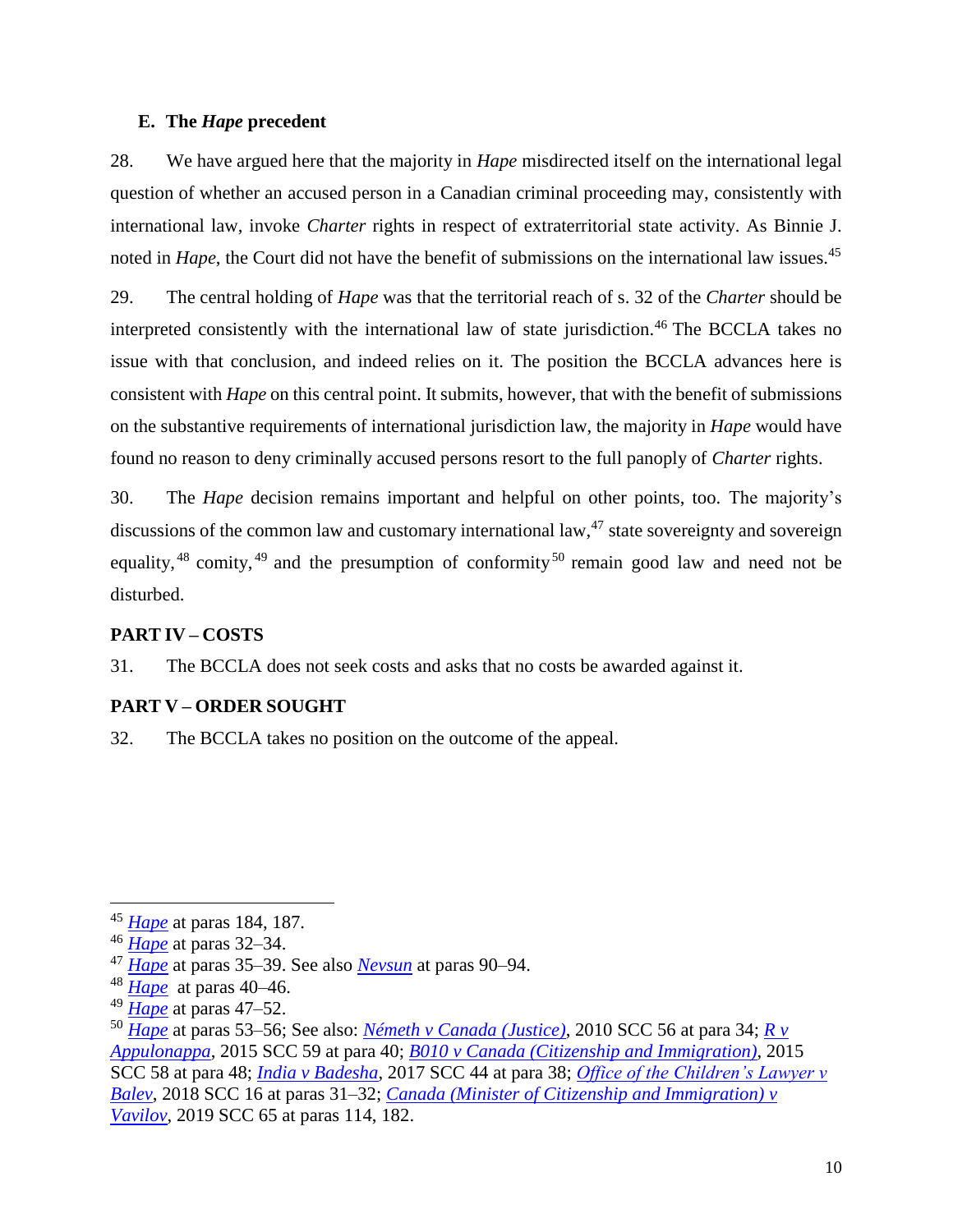ALL OF WHICH IS RESPECTFULLY SUBMITTED this 25<sup>th</sup> of April 2022.

Gib van Ert

\_\_\_\_\_\_\_\_\_\_\_\_\_\_\_\_\_\_\_\_\_\_\_\_

\_\_\_\_\_\_\_\_\_\_\_\_\_\_\_\_\_\_\_\_\_\_\_\_

Dahlia Shuhaibar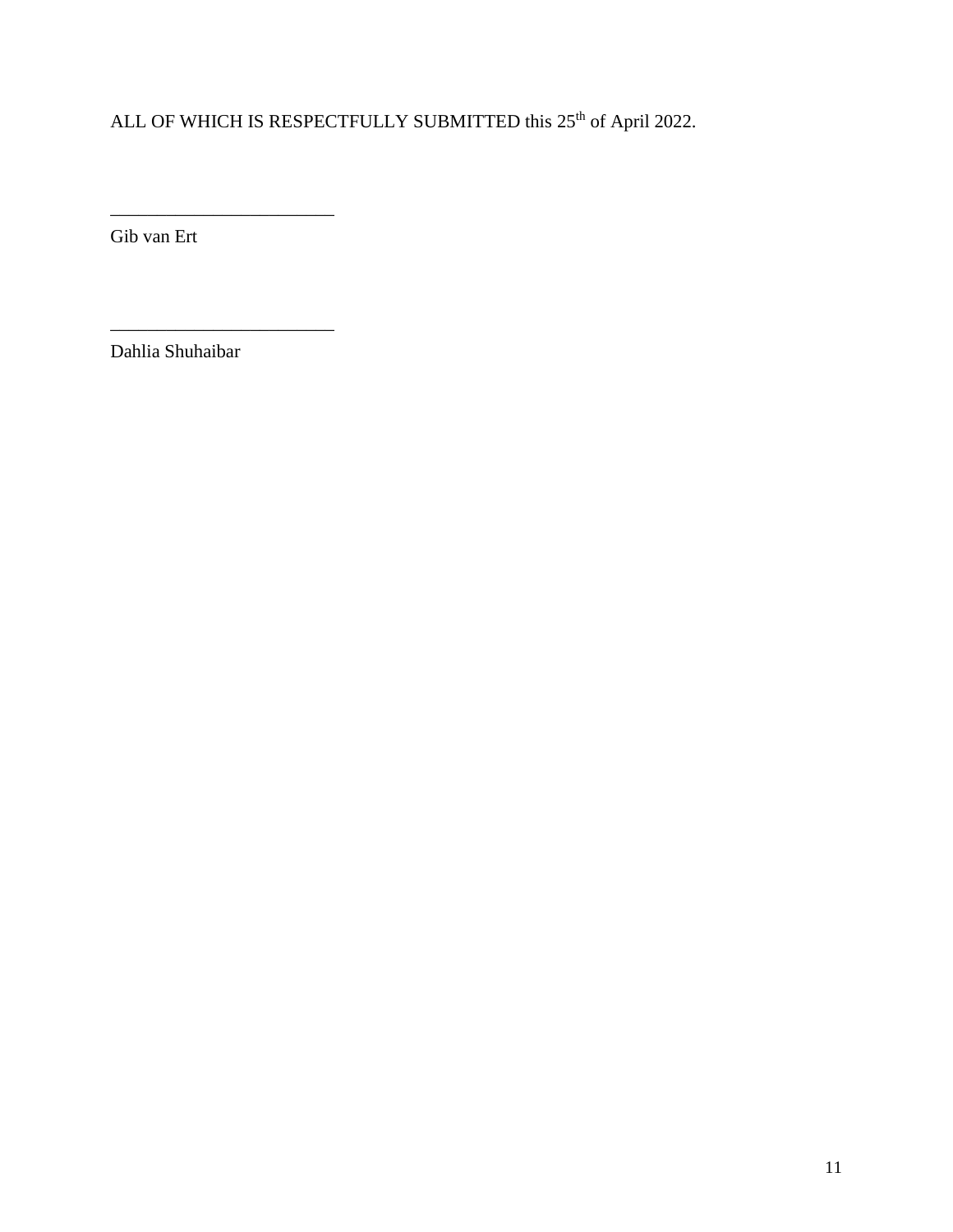# **PART VI – TABLE OF AUTHORITIES**

# <span id="page-16-1"></span><span id="page-16-0"></span>**A. Case Law**

| Case                                                                                                                                     | Paragraph(s)                                                |
|------------------------------------------------------------------------------------------------------------------------------------------|-------------------------------------------------------------|
| <b>Amnesty International Canada v Canada (Chief of the Defence Staff), 2008</b><br>FC 336.                                               | 27                                                          |
| B010 v Canada (Citizenship and Immigration), 2015 SCC 58.                                                                                | 30                                                          |
| Baker v Canada (Minister of Citizenship and Immigration), [1999] 2 SCR<br>817.                                                           | 27                                                          |
| Canada (Minister of Citizenship and Immigration) v Vavilov, 2019 SCC 65.                                                                 | 30                                                          |
| Celiberti de Casariego y Uruguay, Comm No R/13/56, UN Doc Supp No 40<br>(A/36/40).                                                       | 11                                                          |
| India v Badesha, 2017 SCC 44.                                                                                                            | 30                                                          |
| <b>Legal Consequences of the Construction of a Wall in the Occupied</b><br>Palestinian Authority (Advisory Opinion), [2004] ICJ Rep 136. | 11                                                          |
| Lopez Burgos v Uruguay, Comm No R/12/52, UN Doc Supp No 40<br>(A/36/40).                                                                 | 11                                                          |
| Mabel Pereira Montero v Uruguay, Comm No 106/1981, UN Doc Supp. No<br>40 (A/38/40).                                                      | 11                                                          |
| Morguard Investments Ltd v De Savoye, [1990] 3 SCR 1077.                                                                                 | 24                                                          |
| Németh v Canada (Justice), 2010 SCC 56.                                                                                                  | 30                                                          |
| <b>Nevsun Resources Ltd v Araya, 2020 SCC 5.</b>                                                                                         | 23, 24, 30                                                  |
| <i>Office of the Children's Lawyer v Baley, 2018 SCC 16.</i>                                                                             | 30                                                          |
| R v Appulonappa, 2015 SCC 59.                                                                                                            | 30                                                          |
| <i>R v Cook</i> , [1998] 2 SCR 597.                                                                                                      | 7, 14, 17, 22                                               |
| R v Grant, 2009 SCC 32.                                                                                                                  | 25                                                          |
| R v Guilbride, 2003 BCPC 44.                                                                                                             | 23                                                          |
| R v Hape, 2007 SCC 26.                                                                                                                   | 1, 6, 7, 9, 10,<br>13, 17, 23, 24,<br>25, 27, 28, 29,<br>30 |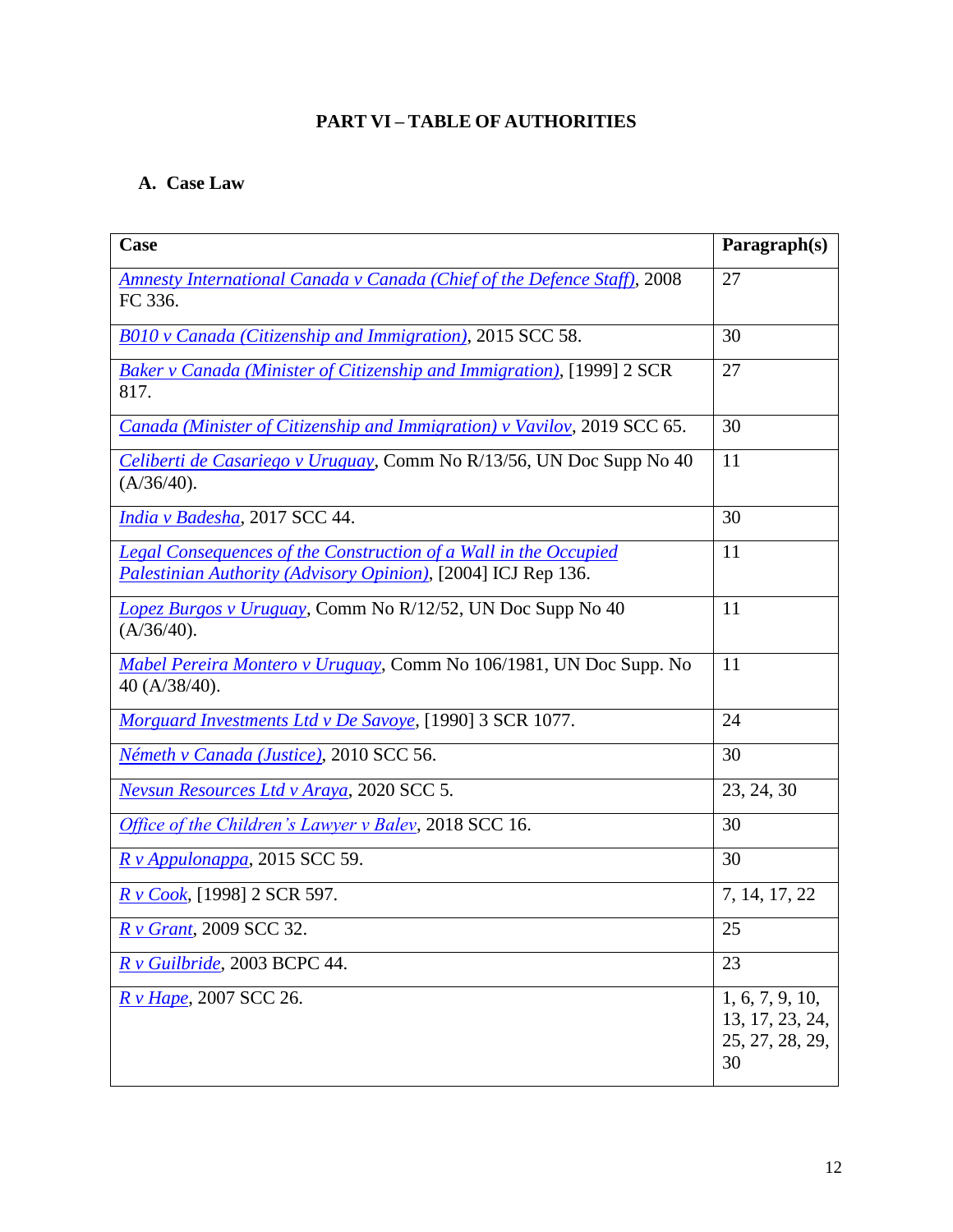| <i>R v Harrer</i> , [1995] 3 SCR 562.                  | 14, 20, 22, 23,<br>25 |
|--------------------------------------------------------|-----------------------|
| <i>R v Klassen</i> , 2008 BCSC 1762.                   | 6, 17                 |
| $R v$ Proulx, 2005 BCSC 184.                           | 23                    |
| $R \nu Rogers$ , 2011 ONSC 5007.                       | 23                    |
| $R \nu$ Terry, [1996] 2 SCR 207.                       | 8, 14, 20             |
| Reference Re: Offshore Mineral Rights, [1967] SCR 792. | 6                     |

# <span id="page-17-0"></span>**B. Legislation**

| <b>Legislation</b>                                                     | Paragnh(s)    |
|------------------------------------------------------------------------|---------------|
| Crimes Against Humanity and War Crimes Act, SC 2000, c 24, ss 6 and 8. | $\mathfrak b$ |
| <i>Criminal Code</i> , RSC 1986, c C-46, s 7.                          | $\mathfrak b$ |
| <i>Interpretation Act</i> , RSC 1985, c I-21, s $8(3)$ .               | $\mathfrak b$ |
| <i>Statute of Westminster 1931, 22 Geo 5, ch 4, s 3.</i>               | $\mathfrak b$ |

# <span id="page-17-1"></span>**C. Secondary Sources**

| <b>Source</b>                                                                                                                                                                            | Paragraph(s) |
|------------------------------------------------------------------------------------------------------------------------------------------------------------------------------------------|--------------|
| Cedric Ryngaert, Jurisdiction in International Law, 2nd ed (Oxford: Oxford<br>University Press, 2015).                                                                                   | 6, 7, 9      |
| James Crawford, <i>Brownlie's Principles of Public International Law</i> , 9th ed<br>(Oxford: Oxford University Press, 2019).                                                            | 7            |
| John H Currie, "International Human Rights Law in the Supreme Court's<br>Charter Jurisprudence: Commitment, Retrenchment and Retreat-In No<br>Particular Order" (2010) 50 SCLR (2d) 423. | 11, 27       |
| John H Currie, "Khadr's Twist on Hape: Tortured Determinations of the<br>Extraterritorial Reach of the Canadian Charter" (2008) 46 Can YB Intl L 307.                                    | 7, 9, 12, 27 |
| John H Currie, <i>Public International Law</i> , 2nd ed (Toronto: Irwin Law, 2008).                                                                                                      | 7            |
| Kent Roach, "R v Hape Creates Charter-Free Zones for Canadian Officials<br>Abroad" (2007) 53:1 Crim LQ 1.                                                                                | 27           |
| Leah West, "'Within or Outside Canada'": The Charter's Application to the<br>Extraterritorial Activities of the Canadian Security Intelligence Service"<br>(forthcoming UTLJ 2022).      | 9            |